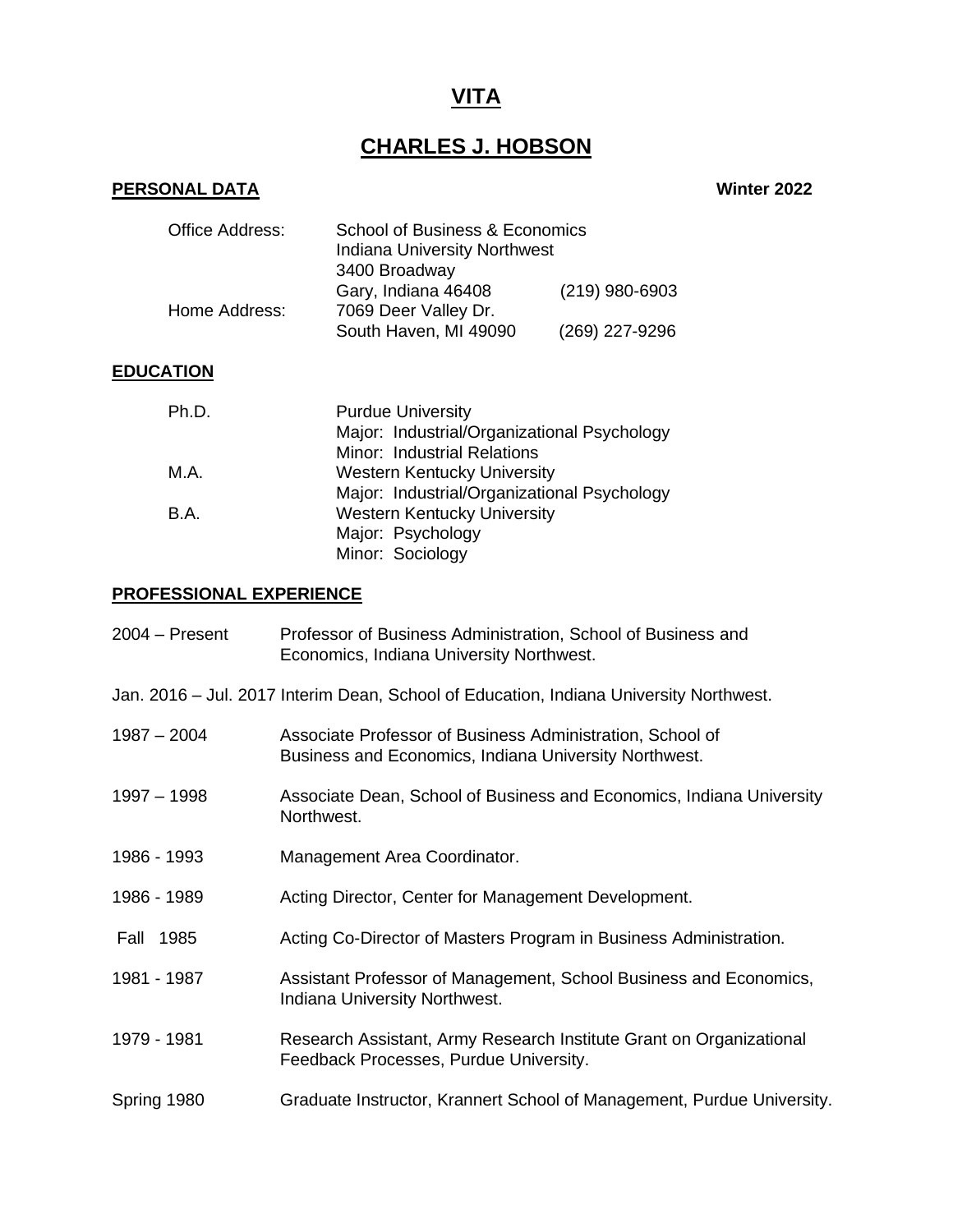**Charles J. Hobson Page 2** 1978 - 1979 Data Analyst, Institute for Organizational Behavior Research, Houston, Texas. Summer 1978 Graduate Instructor, Psychology Department, Western Kentucky University. 1976 - 1977 Staff Assistant, Teacher Preparation and Evaluation Program, Western Kentucky University.

# **PROFESSIONAL ACTIVITIES**

#### **Memberships**

American Psychological Association Society for Industrial and Organizational Psychology Society for Human Resource Management American Association of School Administrators Phi Kappa Phi National Honor Society Psi Chi National Honor Society Delta Sigma Pi

# **Reviewing**

Manuscript reviewing for Social Sciences Manuscript reviewing for Nonprofit Management and Leadership Manuscript reviewing for Academy of Management Review Manuscript reviewing for Journal of Multivariate Behavioral Research Manuscript reviewing for Organizational Behavior and Human Decision Processes Manuscript reviewing for Personnel Review Textbook reviewing for Houghton-Mifflin Textbook reviewing for Prentice-Hall Textbook reviewing for McGraw-Hill Textbook reviewing for Harper & Row

# **Expert Witness**

Functioned as an Expert Witness in 41 Employment Discrimination Cases

# **HONORS AND AWARDS**

Excellence in Teaching Award, The National Society of Leadership and Success, 2013 Indiana University Trustees' Teaching Award, 2000-2001 Who's Who Among America's Teachers – 2000 TERA Teaching Award, 2000, Indiana University Northwest TERA Teaching Award, 1999, Indiana University Northwest Who's Who Among America's Teachers – 1998 Who's Who Among America's Teachers – 1996 Northwest Indiana Wellness Council's Annual "Wellness Champion" Award - 1996 Who's Who Among America's Teachers - 1994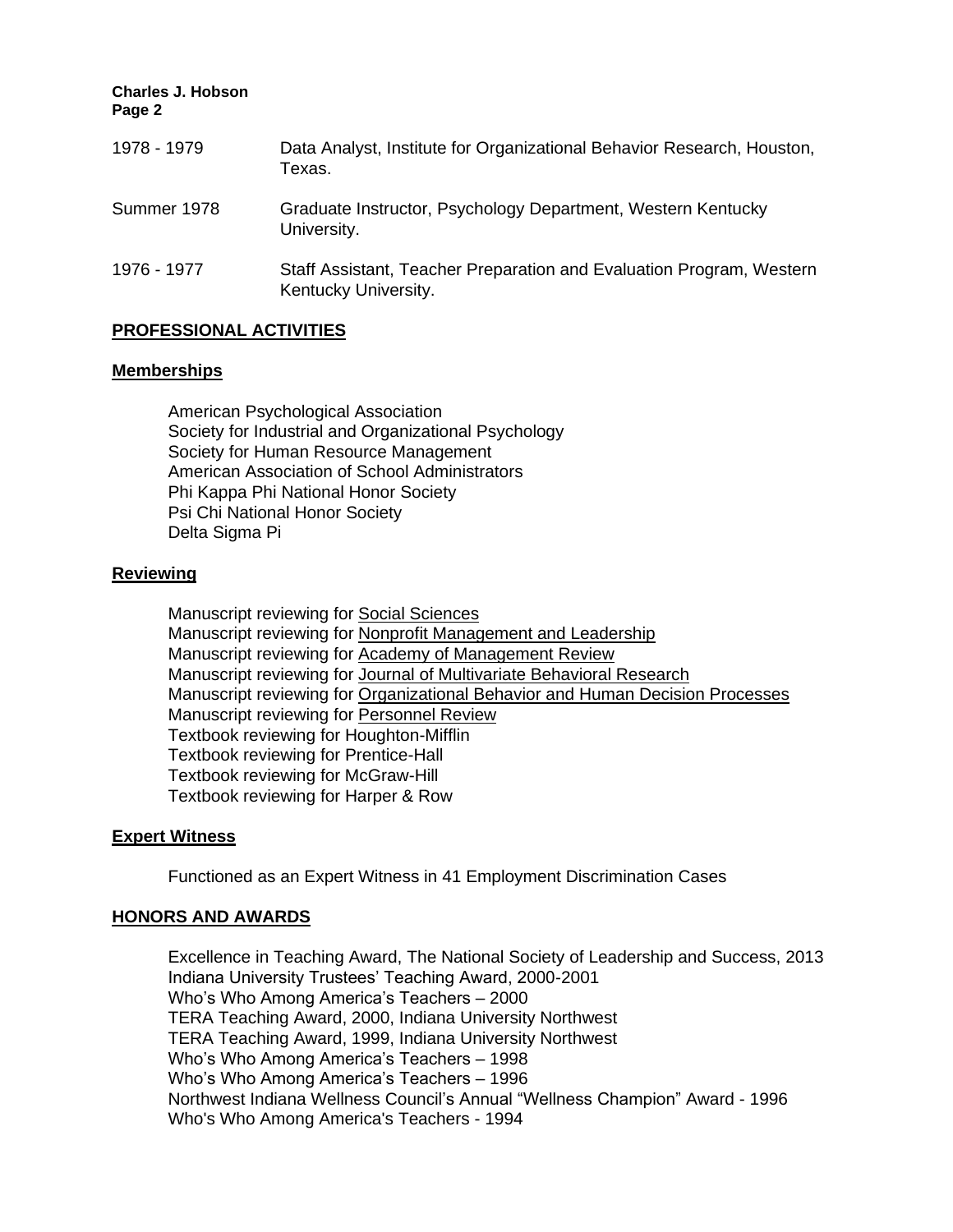**Page 3**

Indiana University President's Council on the Social Sciences Research Grant – 1986 Indiana University Northwest Research Grant - 1985 National Defense University Washington, D.C., Selected as Summer Research Advisor - 1985 Indiana University President's Council on International Programs Grant - 1984 Indiana University Northwest Teaching Award – 1984 Indiana University Northwest Teaching Award - 1983

Learning Resources, Indiana University Research Grant - 1982

Indiana University Northwest Research Grant - 1981

# **COMMUNITY SERVICE**

Board Member, S.E.S.A.M.E.-Stop Educator Sexual Abuse, Misconduct, and Exploitation, Las Vegas, NV

Founding Board Member, South Haven School Foundation, South Haven, MI Past Board President, Wellness Council of Northwest Indiana, Merrillville, IN Past Board Member and Market Research Chair, Lake Area United Way, Griffith, IN Past Board Member, Visiting Nurses Association, Hammond, IN

Past Volunteer, Nazareth Home for Medically Challenged Infants, East Chicago, IN Past Volunteer, Maternal Support Services/Infant Support Services for the Indigent, South Haven, MI

Volunteer Consultant, Geminus Corporation, LEAD Program to Prevent Teen Drug Abuse, Merrillville, IN

Volunteer Consultant, Elkhart and St. Joseph Counties Head Start Consortium, South Bend, IN

Volunteer Consultant, Hispanic/Latino Health Coalition of Elkhart County, Elkhart, IN Volunteer, Immigrant Solidarity Network, Berrien County, Michigan

# **MILITARY SERVICE**

1972 - 1975, Enlisted Service in U.S. Army - Europe 1985 - 1987, Officer in Indiana Army National Guard

# **RESEARCH**

# **Publications**

- 1. Griffin, A., Hobson, C.J., Novak, J.M., Mitchell, M.B., Szostek, J., Burosh, J., & Hobson, A. (In Press) A Statistical Examination of Comparative National trends in White and Black College Student Six-Year Graduation Rates. Journal of Underrepresented and Minority Progress.
- 2. Hobson, C.J., Szostek, J., & Griffin, A. (2020) Adverse Impact in Black Student 6-Year College Graduation Rates, Research in Higher Education Journal, Vol. 39, 1-5.
- 3. Hobson, C.J., Roberts, C.S., Selladurai, R., Szostek, J., & Gibson, J. (2019) Assessing and Developing Leadership Capabilities in MBA Students Using the 16PF® Personality Test, Business Education Innovation Journal, Vol. 11, No. 1, 118-125.
- 4. Pollak, M., Arshanapalli, B., & Hobson, C. (2019), The Business Case For Hiring Military Veterans/Reservists: Stock Price Performance of Military Friendly Firms, Journal of Veterans Studies, Vol. 4, No. 2, 52-63.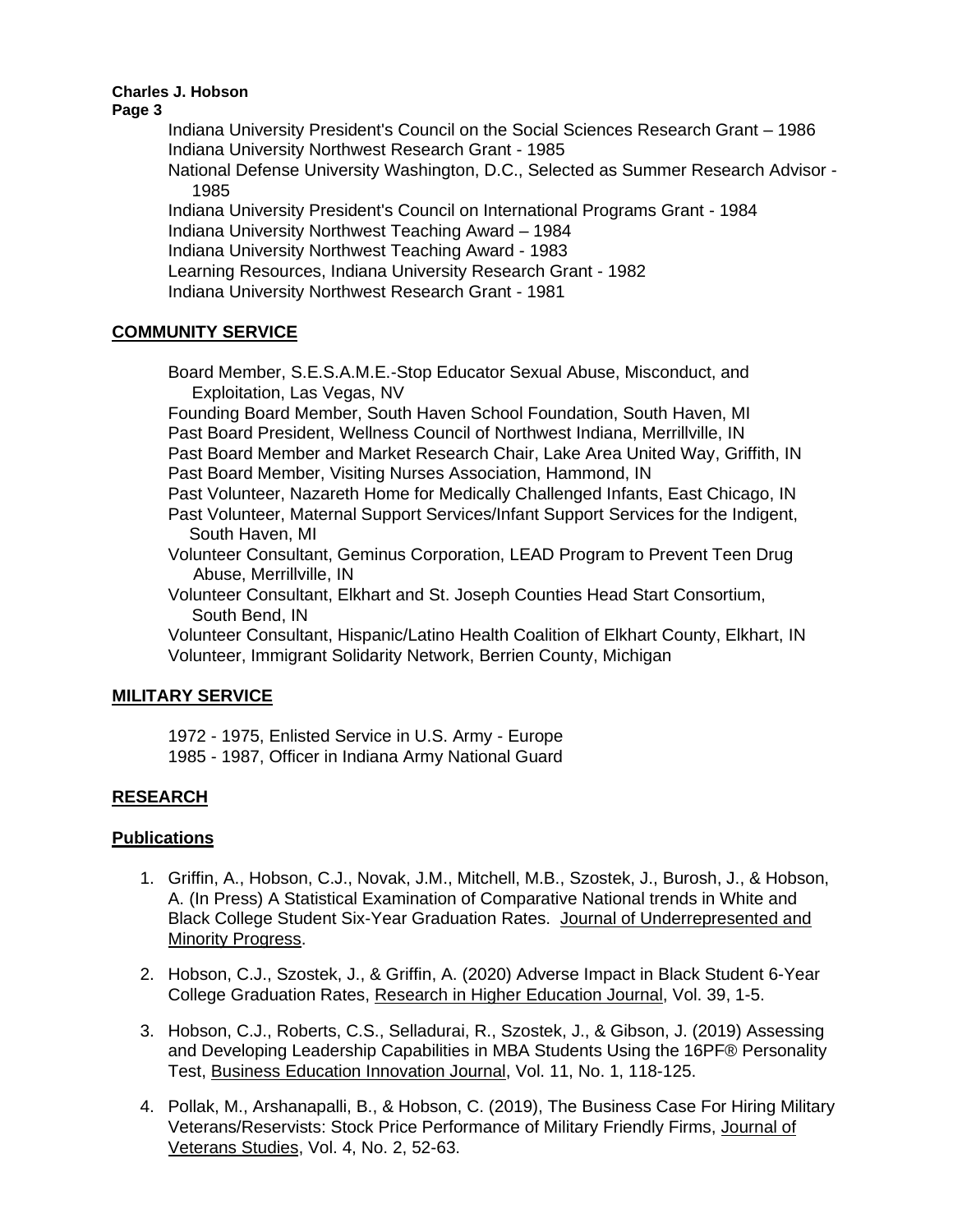- 5. Hobson, C.J., Szostek, J., Griffin, A., Lusk, D., & Rydecki, K. (2017) Identifying the Specific Behaviors That Define Teamwork – A Review of the Literature and Integrative Meta-Model for Business School Applications. Business Education Innovation Journal, Vol. 9, No. 1, 6-17.
- 6. Hobson, C.J., Szostek, J., & Fitzgerald, L. (2015) The Development of a Content Valid Tool to Assess Organizational Policies and Practices Concerning Workplace Sexual Harassment, The Industrial-Organizational Psychologist, Vol. 52, No. 4, 111-119.
- 7. Hobson, C.J., Strupeck, D., Griffin, A., Szostek, J., & Rominger, A.S. (2014) Teaching MBA Students Teamwork and Team Leadership Skills-An Empirical Evaluation of a Classroom Educational Program, The American Journal of Business Education, Vol. 7, No. 3, 191-212.
- 8. Hobson, C.J., Strupeck, D., Griffin, A., Szostek, J., & Rominger, A.S. (2013) Assessing and Teaching Team Leadership Capabilities: Field Testing a Behavioral Roles Approach with Business Undergraduate Students, Journal for Excellence in Business Education, Vol. 2, No. 1, [http://www.jebejournal.org/index.php/jebe/article/view/30.](http://www.jebejournal.org/index.php/jebe/article/view/30)
- 9. Hobson, C.J., Strupeck, D., Griffin, A., Szostek, J., Selladurai, R., & Rominger, A.S. (2013) Facilitating and Documenting Behavioral Improvements in Business Student Teamwork Skills, Business Education Innovation Journal, Vol. 5, No. 1, 83-95.
- 10. Hobson, C.J., Strupeck, D., Griffin, A., Szostek, J., Selladurai, R., & Rominger, A. (2013) Field Testing a Behavioral Teamwork Assessment Tool with U.S. Undergraduate Business Students, Business Education and Accreditation, Vol. 5, No. 2, 17-27.
- 11. Hobson, C.J., Hobson, J.J., Henry, S., Rouse, S.M., Griffin, A., Szostek, J.D., & Murillo, N. (2012), A Field Study Extending the Hobson-Heler Model to Assess Website "Volunteer-Friendliness" of the Top 200 Charities in the United States, The International Journal of Volunteer Administration, Vol. XXIX, No. 1, 1-15.
- 12. Szostek, J.D., Hobson, C.J., Griffin, A., Rominger, A., Vasquez, M., & Murillo, N. (in press) EEOC Sexual Harassment Settlements: An Empirical Analysis, Employee Relations Law Journal, 38, No. 1, 3-13.
- 13. Szostek, J.D. & Hobson, C.J. (2011) Employment Test Evaluation Made Easy: Effective Use of Mental Measurements Yearbooks, Employee Relations Law Journal, 36, No. 5, 116-124.
- 14. Szostek, J.D., Hobson, C.J., Rominger, A., & Vasquez, M. (2011) The How to Manage the Attorney-Expert Witness Relationship, The Practical Litigator, 22, No. 2, 49-57.
- 15. Hobson, C.J., Szostek, J.D., Mudge, R.M., Wells, D., & Gunn, L. (2010) Selecting Preemployment Tests, Society for Human Resource Management (SHRM) Research Paper.
- 16. Hobson, C.J., Strupeck, D., & Szostek, J. (2010) A Behavioral Roles Approach to Assessing and Improving the Team Leadership Capabilities of Managers, International Journal of Management, 27, No. 1, 3-15.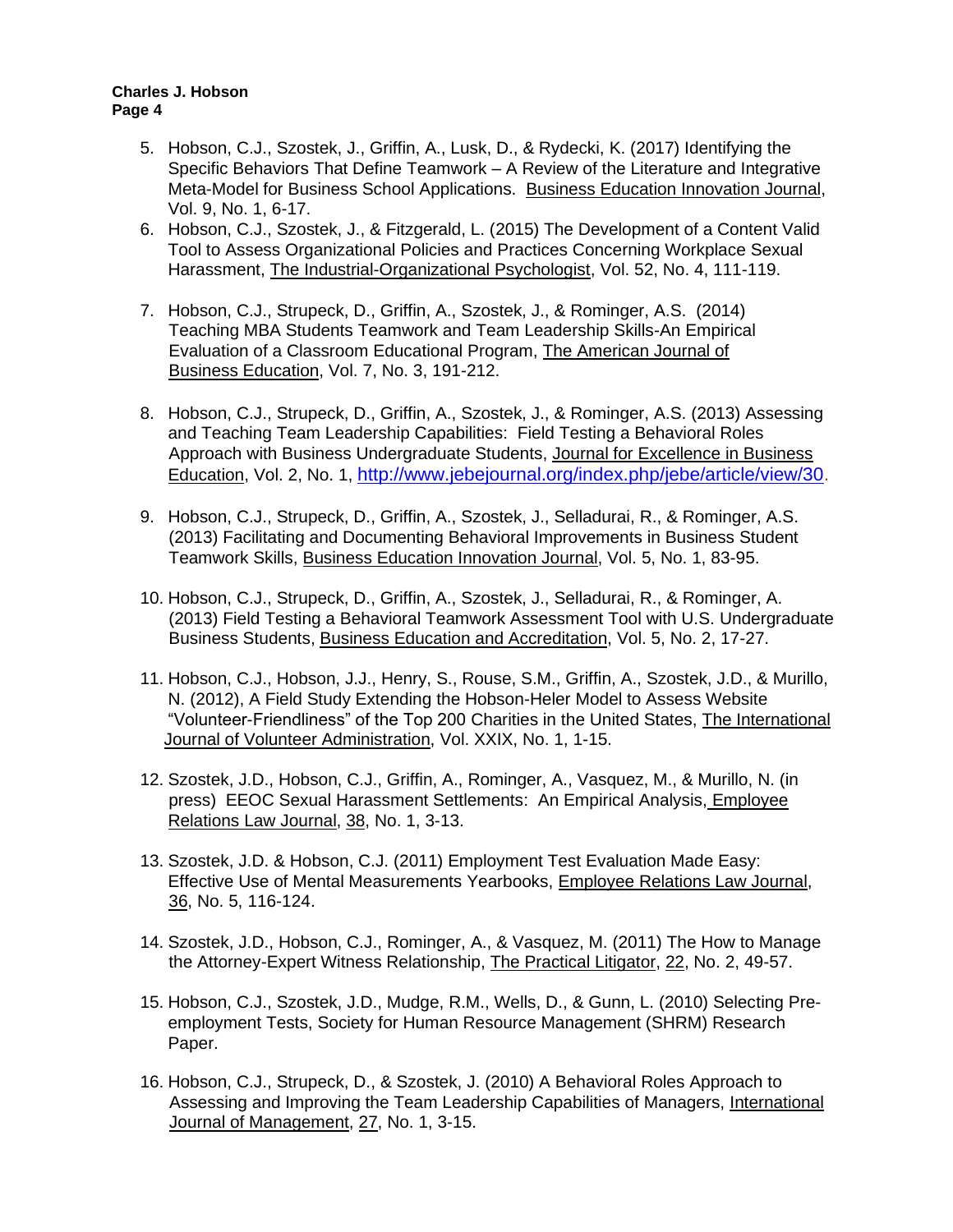**Page 5**

- 17. Hobson, C.J. & Delunas, L. (2009) Efficacy of Different Techniques for Reducing Stress: A Study Among Business Students in the United States, International Journal of Management, 26, No. 2, 186-196.
- 18. Hobson, C.J., McCarthy, H., Murff, S., Rosetti, D., Thomas, A., & Murillo, N.G. (2009) Standardizing and Evaluating the "Presenter" Variable in the Peer vs. Adult Debate in Youth Drug Prevention Research, Journal of Alcohol and Drug Education, 53, No. 1, 16-34.
- 19. Hobson, J.J. & Hobson, C.J. (2009) Harnessing Environmental Activism via the Internet--Assessing and Enhancing the "Volunteer-Friendliness" of Environmental

Nonprofit Organization Websites, International Journal of Business and Public Administration, Vol. 6, No. 2, 128-142.

- 20. Hobson, C.J. & Heler, K. (2007) The Importance of Initial Assignment Quality and Staff Treatment of New Volunteers: A Field Test of the Hobson-Heler Model of Nonprofit Agency "Volunteer-Friendliness", International Journal of Volunteer Administration, XXIV, No. 6, 47-56.
- 21. Hobson, C.J., Kesic, D., Rosetti, D., Delunas, L., & Hobson, N.G. (2004) Motivating Employee Commitment With Empathy and Support During Stressful Life-Events, International Journal of Management, 21, No. 3, 332-337.
- 22. Kini, R. B. & Hobson, C.J. (2003) Making Total Quality Initiatives Successful in Thailand – The Motivation Theory Effect, Journal of Transnational Management Development, Vol. 9, No. 1, 21-37.
- 23. Hobson, C.J., Kesic, D., Rosetti, D., & Guziewicz, J.D.W. (2003) Updating Company Sexual Harassment Programs Using Recent Behavioral Science Research, Society for Human Resource Management (SHRM) White Paper, Alexandria, VA: SHRM.
- 24. Hobson, C.J. & Guziewicz, J. (2002) Sexual Harassment Preventive/Protective Practices at U.S. Colleges and Universities, College Student Affairs Journal, Vol. 21, No. 2, 17-29.
- 25. Kini, R.B. & Hobson, C.J. (2002) Motivational Theories and Successful Total Quality Initiatives, International Journal of Management, Vol. 19, No. 4, 605-613.
- 26. Hobson, C.J. & Heler, K., & Milbourne, C. (2002) Is Your Campaign Really Volunteer-Friendly? Campaigns and Elections, September, 40-43.
- 27. Hobson, C.J. & Kesic, D. (2002) A Behavioral Framework for Skills Assessment and Development in Teamwork Training, International Journal of Management, Vol. 19, No. 2, 147-154.
- 28. Hobson, C.J. & Delunas, L. (2001) National Norms and Life-Event Frequencies for the Revised Social Readjustment Rating Scale, International Journal of Stress Management, Vol. 8, No. 4, 299-314.
- 29. Hobson, C.J., Kesic, D., & Delunas, L. (2001) A Framework for Redesigning or Fine tuning Your Benefit Package – Results from a National Survey of Stressful Life-Events.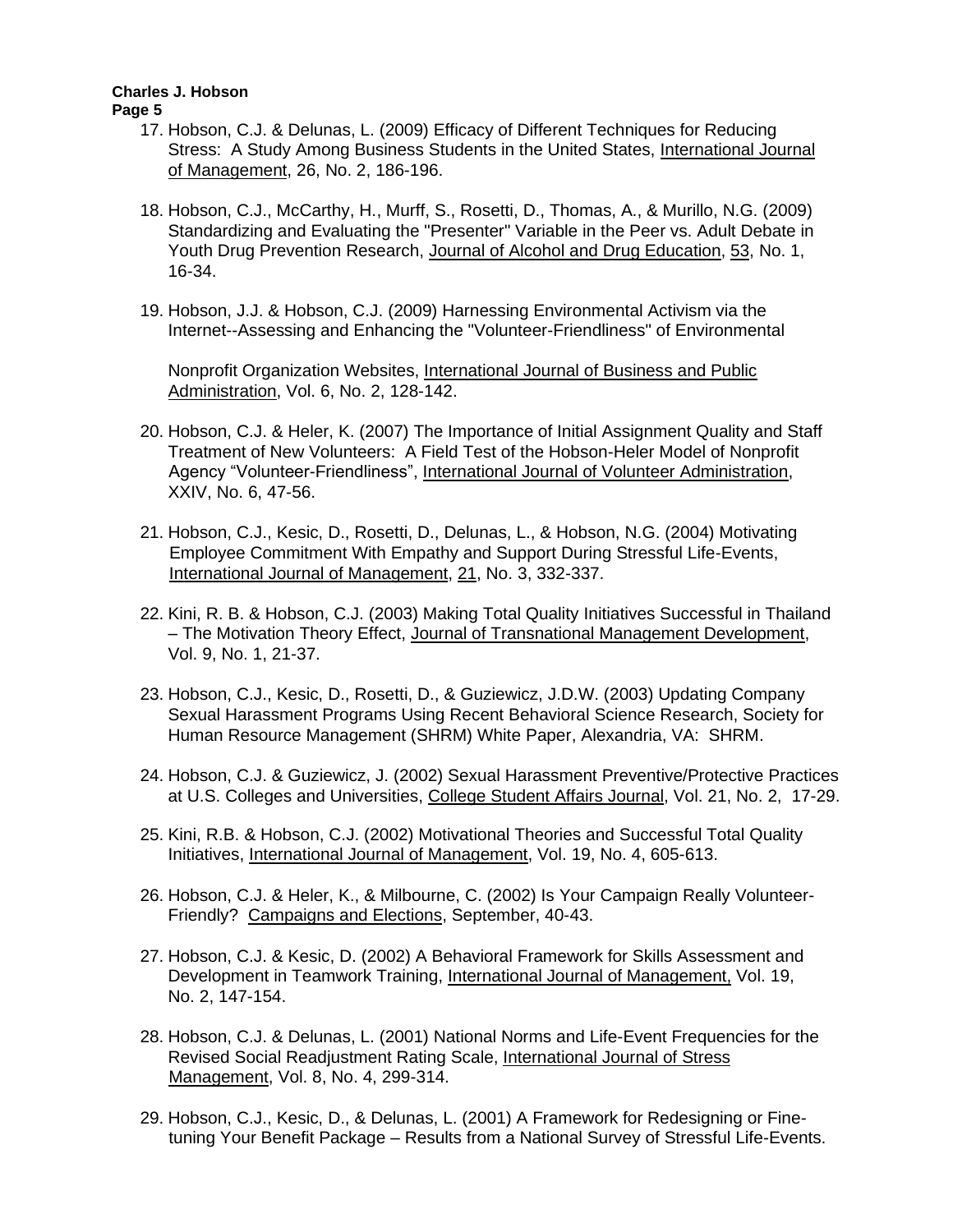**Page 6**

Benefits Quarterly, Vol. 17, No. 3, 46-50.

- 30. Hobson, C.J., Delunas, L., & Kesic D. (2001) Compelling Evidence of the Need for Corporate Work-Life Balance Initiatives: Results from a National Survey of Stressful Life-Events, Journal of Employment Counseling, Vol. 38, 38-44.
- 31. Hobson, C.J., & Malec, K.L. (1999) Initial Telephone Contact of Prospective Volunteers With Nonprofits: An Operational Definition of Quality and Norms for 500 Agencies. The Journal of Volunteer Administration, Sum-Fall, 21-27.
- 32. Hobson, C.J., Kamen, J., Szostek, J., Nethercut, C.M., Tidmann, J.W., & Wojnarowicz, S. (1998) Stressful Life Events: A Revision and Update of the Social Readjustment Rating Scale, International Journal of Stress Management, Vol. 5, No. 1, 1-23.
- 33. Hobson, C.J., Rominger, A., Malec, K., Hobson, C.L., & Evans, K. (1996) Volunteer Friendliness of Nonprofit Agencies: Definition, Conceptual Model, and Applications, Journal of Nonprofit and Public Sector Marketing, Vol. 4(4), 27-41.
- 34. Hobson, C.J. & Malec, K. (1996) Aftermarketing with Best Customers: A Case Study, Journal of Nonprofit and Public Sector Marketing, Vol. 4(3), 77-81.
- 35. Hobson, C.J., Ward, R., & Vandermeer-Robinson, A. (1994) Transferring Skills Learned in Managerial Training Back to the Workplace--The USS-Gary Works Experience, Northwest Indiana Business Conditions, Vol. 2, No. 3, 1-6.
- 36. Blaney, D.R., Hobson, C.J., & Meade, M.E. and Scodro, J. (1993). The Assessment Center: Evaluating Nursing Potential. Nursing Management, Vol. 24, No. 2, 54-58.
- 37. Hobson, C.J. (1993) Workforce Job Satisfaction in Northwest Indiana. Northwest Indiana Business Conditions, Vol. 2, No.1, 4-9.
- 38. Blaney, D.R., Hobson, C.J., & Stepniewski, A.B. (1990) Measuring Nursing Attitudes Toward Cost Effectiveness: Further Development and Psychometric Evaluation of the Blaney/Hobson Scale. In C.F. Waltz and O.L. Strickland (eds.) Measurement of Nursing Outcomes; Vol. 3, New York: Springer Publishing Co.
- 39. Hobson, C.J., Blaney, D.R., & McHenry, J. (1988) Improving the Cost Effectiveness of Nursing Practice in a Hospital Setting. Journal of Continuing Education in Nursing, 19 (3), 113-117.
- 40. Blaney, D.R., & Hobson, C.J., (1988) Developing Financial Management Skills: An Educational Approach, Journal of Nursing Administration, 18 (6), 13-17.
- 41. Dworkin, J.B., Feldman, S.P., Brown, J.M., & Hobson, C.J. (1988) Preferences for Bargaining Outcomes: An Empirical Analysis. Industrial Relations, 27 (1), 7-20.
- 42. Blaney, D.R., & Hobson, C.J. (1988) Measuring Attitudes Toward Cost-Effectiveness in Nursing. In C.F. Waltz & O.L. Strickland (eds.) Measurement of Nursing Outcomes, Vol. 2, New York: Springer Publishing Co.
- 43. Hobson, C.J., Hoffman, J.J., Jr., Corso, L.N., & Freismuth, P.K. (1987) Corporate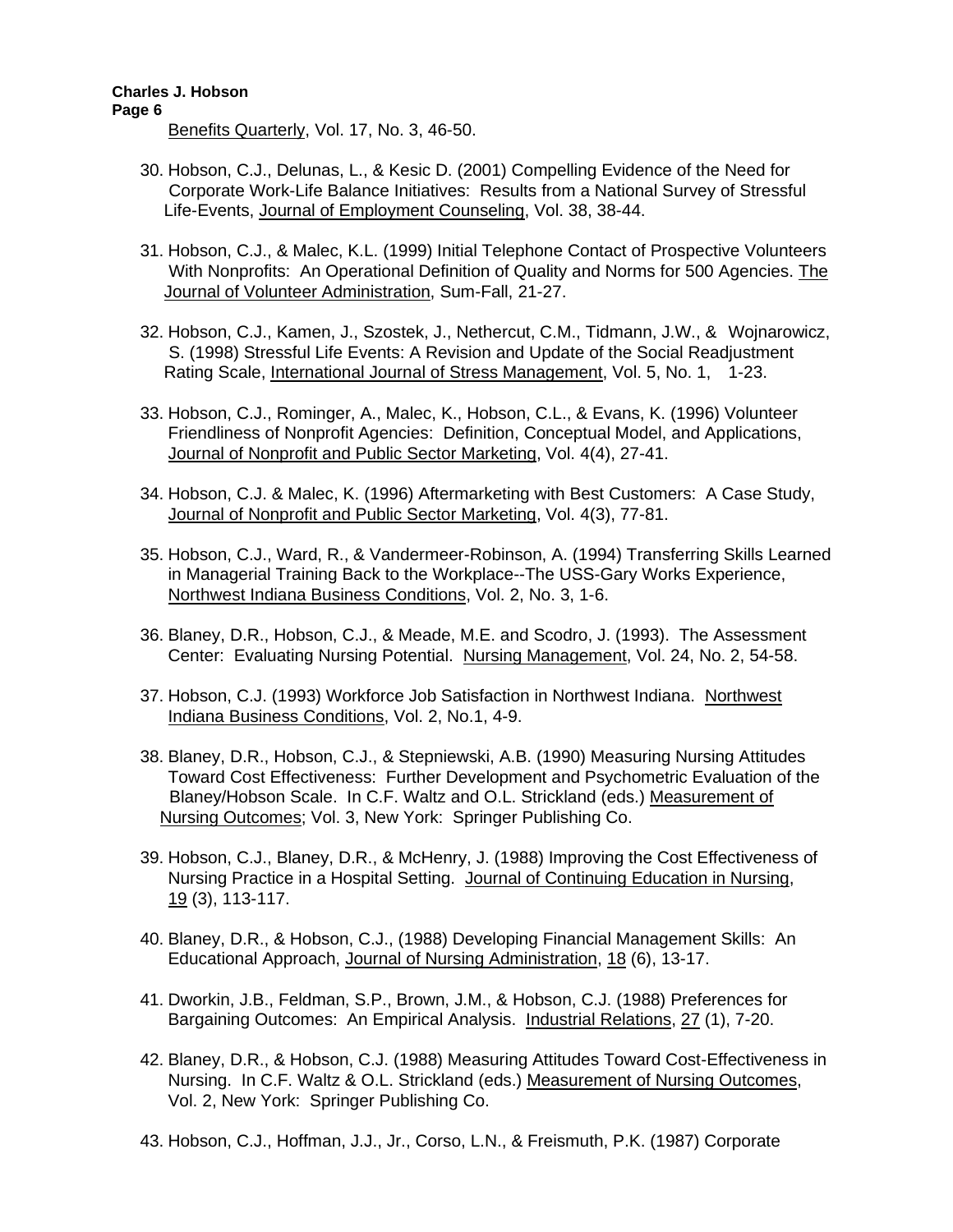**Page 7**

Fitness: Understanding and Motivating Employee Participation, Fitness in Business, 2 (3), 80-85.

- 44. Hobson, C.J., Moran, R.F, Jr., & Stevens, A.L. (1987) Circulation/Reserve Desk Personnel Effectiveness. The Journal of Academic Librarianship, 13 (2), 93-98.
- 45. Hobson, C.J., & Blaney, D.R. (1987) Techniques That Cut Costs, Not Care. American Journal of Nursing, February, 185-187.
- 46. Hobson, C.J., Newman, R.G., & Scodro, J. (1986) Evaluating Small Business Management Skills: An Assessment Center Approach. Business Insight, VI (1), 9-11.
- 47. Hobson, C.J., (1986) Factors Affecting the Frequency, Timing, and Sign of Informal Supervisory Feedback to Subordinates in a Simulated Work Setting. Multivariate Behavioral Research, 21, 187-200.
- 48. Hobson, C.J., & Dworkin, J.B. (1986) West German Labor Unrest: Are Unions Losing Ground to Workers Councils? Monthly Labor Review, February 1986, 46-48.
- 49. Hobson, C.J., Meade, M.E., & Soverly, D. (1985) The Employment Interview: Training to Meet the Unique Demands on Nurse Interviewers. Journal of Continuing Education in Nursing, 16 (5), 153-156.
- 50. Hobson, C.J., Meade, M.E., & Soverly, D. (1985) CE: Outdated Notions Can't Update Nurses. Nursing Management, 16, 35-38.
- 51. Hobson, C.J., Hobson, R.B., & Hobson, J.J. (1985) Why Managers Use Criticism Instead of Praise. Supervisory Management, 30, 24-31.
- 52. Hobson, C.J., Hobson, R.B., & Hobson, J.J. (1984) People Skills: A Key to Success in the Service Sector. Supervisory Management, 29, 2-9.
- 53. Pelfrey, S., & Hobson, C.J. (1984) Keeping Employees Physically Fit Can Be Cost Efficient. Management Accounting, June, 39-43.
- 54. Hoffman, J.J., Jr., & Hobson, C.J. (1984) Physical Fitness and Employee Effectiveness: Research Findings and Recommendations for Management. Personnel Administration, April, 101-126.
- 55. Hobson, C.J., & Gibson, F.W (1984) Capturing Supervisor Rating Policies: A Way to Improve Performance Appraisal Effectiveness. Personnel Administrator, March, 59-68.
- 56. Hobson, C.J., Dworkin, J.B, & Frieling, E. (1984) A Preliminary Analysis of the Work Ethic in West Germany. International Journal of Management, 1, 20-25.
- 57. Dworkin, J.B, Hobson, C.J., & Frieling, E. (1984) Research on Codetermination: An Industrial Relations Perspective. International Journal of Management, 1, 75-81.
- 58. Dworkin, J.B., Hobson, C.J., Frieling, E., & Oaks, D.M. (1983) How German Workers View Their Unions. Columbia Journal of World Business, Summer, 48-54.
- 59. Hobson, C.J., Meade, M.E. Soverly, D. & Vasquez, M. (1983) RJP's A Cost Effective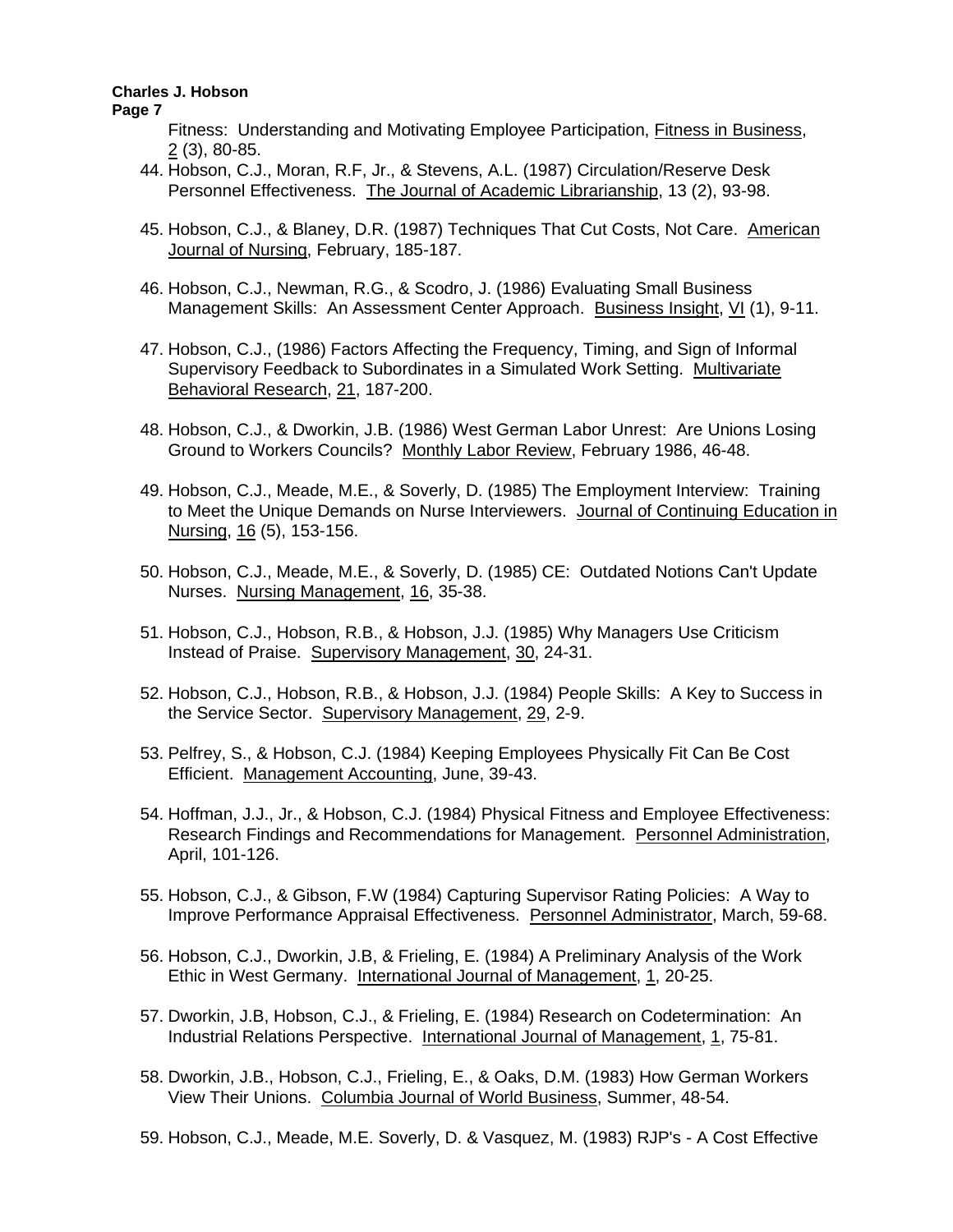Way to Reduce Nursing Turnover. Journal of Nursing Administration, September, 42.

- 60. Hobson, C.J., & Gibson, F.W. (1983) Policy Capturing as an Approach to Understanding and Improving Performance Appraisal: A Review of the Literature. Academy of Management Review, 8, 640-649.
- 61. Hobson, C.J., Mead, M.E., Soverly, D., & Pelfry, S. (1983) Categorizing and Accounting for the High Costs of Nursing Turnover. Journal of Nursing Administration, October, 3.
- 62. Hobson, C.J. (1982) Why Employees Should Rate Supervisor Effectiveness. Supervisory Management, 27, 8-11.
- 63. Hobson, C.J. (1982) Determinants of the Frequency of Informal Supervisory Feedback to Subordinates. Proceedings of the Eastern Academy of Management Meeting.
- 64. Hobson, C.J., Martin, B.A., & Gibson, F.W. (1981) The Timing of Supervisory Feedback to Subordinates. Proceedings of the Southern Management Association Meeting.
- 65. Hobson, C.J., Mendel, R.M., & Gibson, F.W (1981) Clarifying Performance Appraisal Criteria. Organizational Behavior and Human Performance, 28, 164-188.
- 66. Ilgen, D.R., Hobson, C.J., & Dugoni, B.L. (1981) Performance Feedback in Organizations: The Development of a Measure. Journal Supplement Abstract Service, 11, Manuscript 2319, 62.

# **Books**

- 1. Selladurai, R., Hobson, C., Selladurai, R., & Greer, A. (Editors) (2020), Evaluating Challenges and Opportunities For Healthcare Reform, IGI Global, Inc. United States.
- 2. Hobson, C.J. (2012) Passing the Trash: A Parent's Guide to Combat Sexual Abuse/Harassment of Their Children in School, North Charleston, SC: CreateSpace.
- 3. Hobson, C.J. & Hobson, C.L. (2002) The Lecherous University: What Every Student and Parent Should Know About the Epidemic of Sexual Harassment on Campus, Bangor, ME: Booklocker.com, Inc.
- 4. Blaney, D.R., & Hobson, C.J. (1988) Cost Effective Nursing Practice, Philadelphia: Lippincott Publishers.

# **Book Chapters**

1. Greer, A., Selladurai, R.S., Pfiefle, A., Selladurai, R., & Hobson, C. (2020) Effective Teamwork and Healthcare Delivery Outcomes, In Selladurai, R., Hobson, C., Selladurai, R., & Greer, A. (Editors) Evaluating Challenges and Opportunities for Healthcare Reform, IGI Global Inc., United States.

# **Publication Reprints**

1. Hobson, C.J., & Gibson, F.W. Capturing Supervisor Rating Policies: A Way to Improve Performance Appraisal Effectiveness. Reprinted in Performance Appraisal (Reprint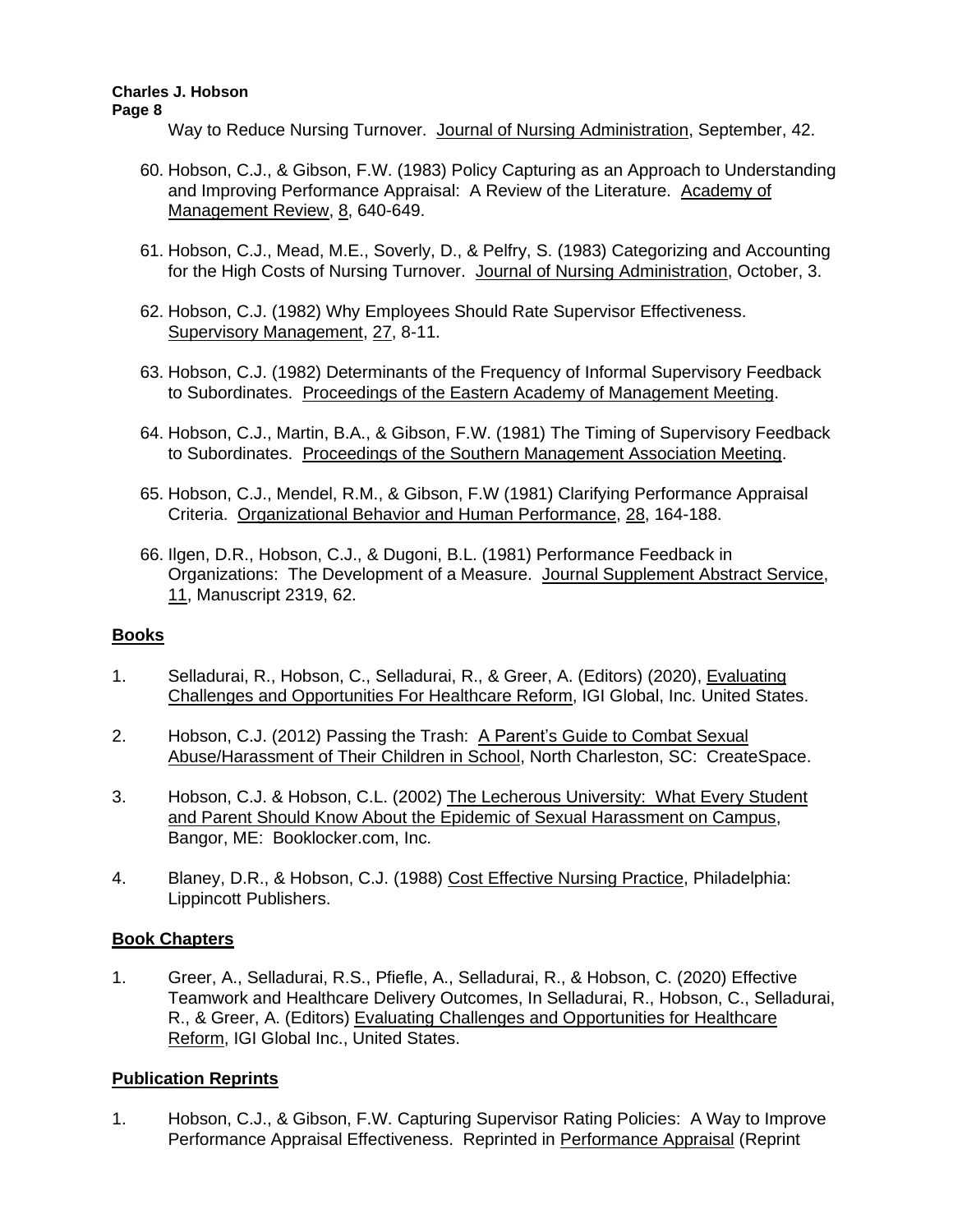Collection) American Society for Personnel Administration, 1985.

# **Professional Papers**

- 1. Long, J., Hobson, C.J., Griffin, A., Novak, J.M., & Mitchell, M.B. (2021) A Comparison of National Trends in College 6-Year Graduation Rates for Black and White Students. Paper presented at the International Academy of Business and Public Administration Disciplines (IABPAD) Fall Conference, Las Vegas, NV, October 2021.
- 2. Young, M., Hobson, C.J., Griffin, A., Novak, J.M., & Mitchell, M.B. (2021) Comparing National Trends in College 6-Year Graduation Rates for Hispanic and White Students. Paper presented at the International Academy of Business and Public Administration Disciplines (IABPAD) Fall Conference, Las Vegas, NV, October 2021.
- 3. DeLeon, J., Payne, R., Griffin, A., & Hobson, C.J. (2021) A National Comparison of Adverse Impact in Black and Hispanic Student 6-Year College Graduation Rates. Paper presented at the IABPAD (International Academy of Business and Public Administration Disciplines Summer Conference, Dallas, TX July 2021.
- 4. Payne, R., Plascencia-Garcia, S., Hobson, C.J., Szostek, J., & Griffin, A. (2021) A National Assessment of Adverse Impact I Hispanic Students' 6-Year College Graduation Rates. Paper presented at the International Academy of Business and Public Administration Disciplines (IABPAD) Winter Online Conference, January 2021.
- 5. Azemi, Y., Griffin, A., Hobson, C. J., Madigan, R. and Lusk, D. 'An Assessment of Bias Against People with Disabilities in the Volunteer Process: A National Study in the United States', The International Academy of Business and Public Administration Disciplines, Florida, January 3,2019.
- 6. Pollak, M., Camery, C., Arshanapalli, B., & Hobson, C.J. The Comparative Stock Market Performance of Veteran-Friendly Firms. Paper Presented at the Academic and Business Research Institute Conference, St. Augustine, FL, January 2018.
- 7. Hobson, C.J., Szostek, J., Griffin, A.E.C., Lusk, D., Breckenridge, S., & Rydecki, K. Identifying the specific behaviors that define teamwork: A review of the literature and integrative meta-model. Paper presented at the meeting of the International Academy of Business and Public Administration Disciplines, Spring International Conference, Dallas, TX, April 2015.
- 8. Hobson, C.J., Strupeck, D., Griffin, A., Szostek, J., Selladurai, R., and Rominger, A.S. "Assessing and Norming Behavioral Teamwork Skills of Undergraduate Business Students." Paper presented at the Academy of Business Disciplines (ABD) Annual Conference, Ft. Myers, FL, Nov. 2012.
- 9. Hobson, C.J., Szostek, J., Rominger, A., Vasquez. M., and Griffin, A. (2012). A Comprehensive Comparative Analysis of Federal Sexual Harassment Protections in Employment vs. Education: The Most Vulnerable Have Been Abandoned. Paper Presented at IABPAD (International Academy of Business and Public Administration Disciplines) Fall International Conference, Las Vegas, NV, October 2012.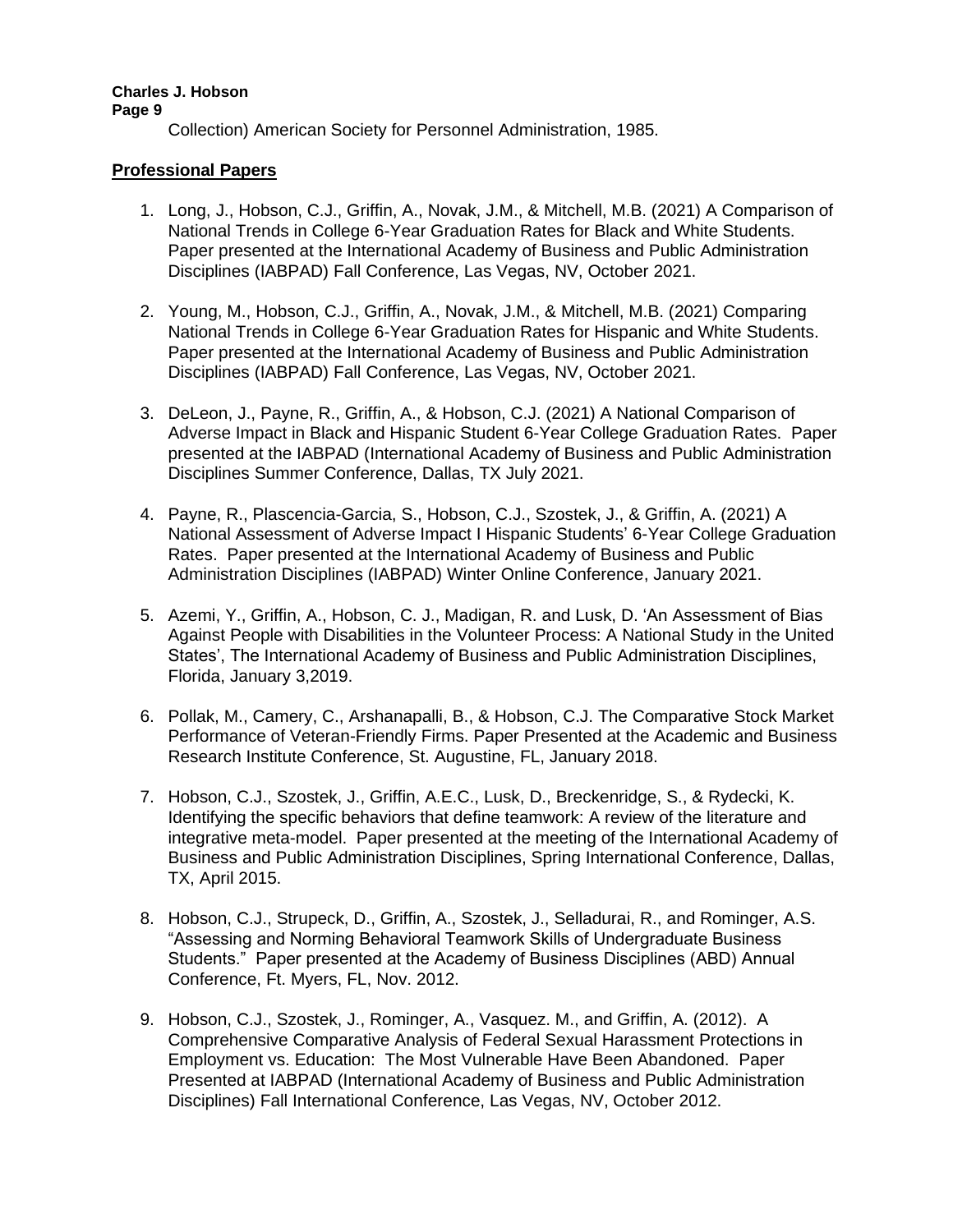- 10. Hobson, C.J. Launching a Native American Entrepreneur Assessment and Development Center. Paper presented at the National Center for American Indian Enterprise Development RES2011 Conference, Las Vegas, NV, March 2011.
- 11. Hobson, C.J., Szostek, J., Griffin, A., Rominger, A., Vasquez, M., & Murillo, N.G. An Analysis of EEOC Settlement Agreements in Workplace Sexual Harassment Cases From 1999-2010. Paper presented at the International Academy of Business and Public Administration Disciplines Conference, Orlando, FL, January 2011.
- 12. Hobson, C.J., Lusk, D., Szostek, J., Hobson, J., Rouse, S., Griffin, A., & Henry, S. A Preliminary Investigation of Nonprofit Discrimination in Responding to Prospective Disabled Volunteers. Paper presented at the International Academy of Business and Public Administration Disciplines Conference, New Orleans, LA, October 2010.
- 13. Hobson, C.J., Hobson, J., Henry, S., Rouse, S., Szostek, J., & Griffin, A. A Field Study Extending the Hobson-Heler Model to Assess the Website "Volunteer-Friendliness" of the Top 200 Charities in the United States. Paper presented at the International Academy of Business and Public Administration Disciplines Conference, New Orleans, LA, October 2010.
- 14. Hobson, C.J., Szostek, J., Henry, S., Rouse, S., & Griffin, A. Development and Application of the Hobson & Szostek Organizational Sexual Harassment Profile. Paper presented at the International Academy of Business and Public Administration Disciplines Conference, New Orleans, LA, October 2010.
- 15. Hobson, C.J. How to Become an Expert Witness. Invited presentation at the  $55<sup>th</sup>$ Annual International Education Conference of the International Right of Way Association, Indianapolis, IN, 30 June 2009.
- 16. Hobson, C.J., Szostek, J., Mudge, R.M., & Wells, D. A Hiring Manager's Best Friend: Effective Use of Mental Measurements Yearbooks. Paper presented at the Academic Business World Conference, Nashville, TN, May 2009.
- 17. Hobson, J.J. & Hobson, C.J. Harnessing Environmental Activism via the Internet Assessing and Enhancing the "Volunteer-Friendliness" of Environmental Nonprofit Organization Websites. Paper presented at the International Academy of Business and Public Administration Disciplines Conference in Memphis, TN, October 2008.
- 18. Hobson, C.J., Strupeck, D., Rosetti, D., & Szostek, J. A Behavioral Roles Approach to Assessing and Improving an Individual's Team Leadership Capabilities. Paper presented at the Academic Business World International Conference, Nashville, TN, May 2008.
- 19. Hobson, C.J. & Rosetti, D. What Concerned Faculty Can Personally Do to Stop Sexual Harassment on Campus - Impactful Strategies to Protect Students. Paper presented at the Academic Business World International Conference, Nashville, TN, May 2008.
- 20. Hobson, C.J., McCarthy, H., Murff, S., Rosetti, D., Thomas, A., & Murillo, N.G. Standardizing and Evaluating the "Presenter" Variable in the Peer vs. Adult Debate in Youth Drug Prevention Research. Paper presented at the 15<sup>th</sup> Annual Meeting of the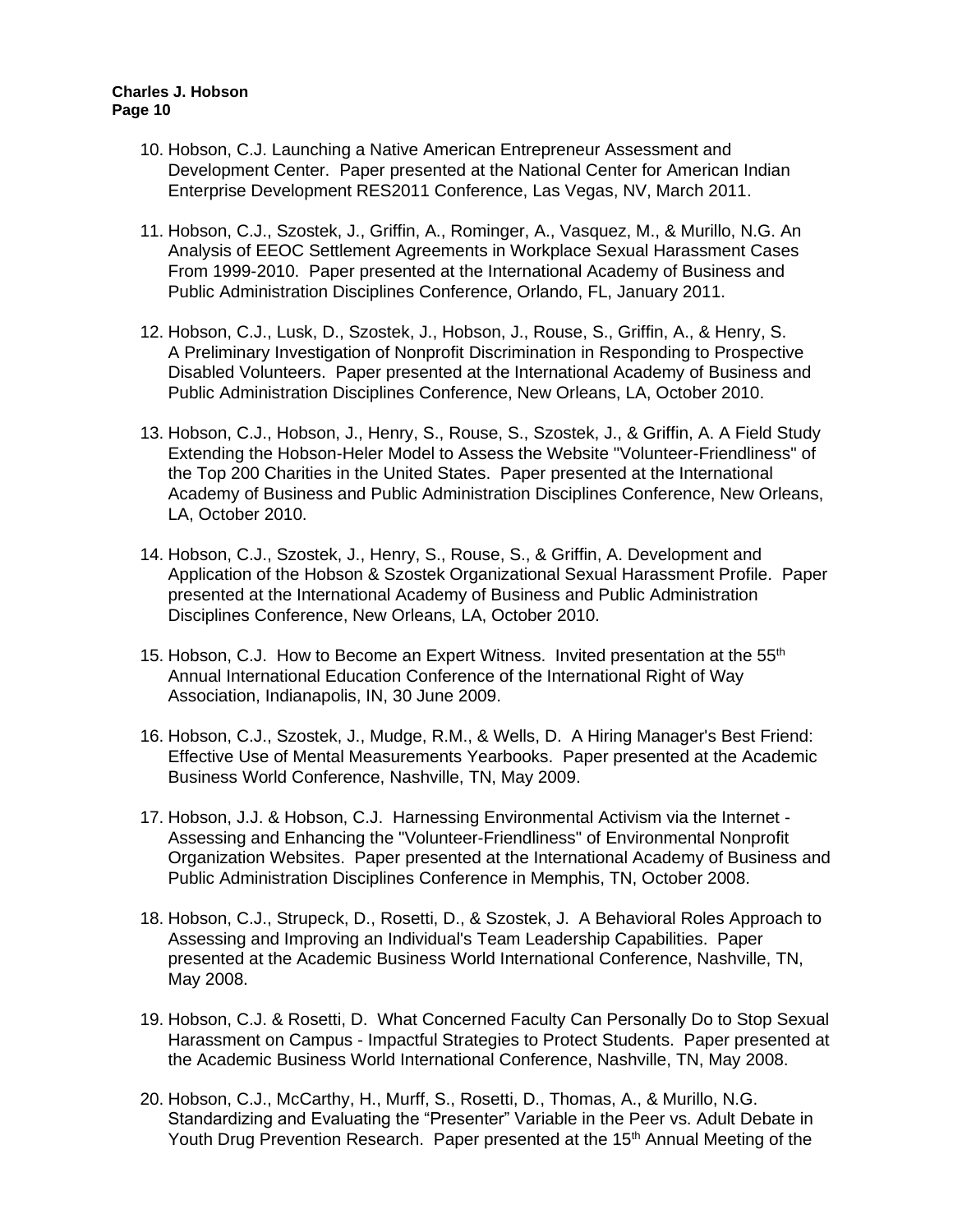**Page 11**

Society for Prevention Research, Washington, D.C., May 2007.

- 21. Williams, D.E. & Hobson, C.J. A Preliminary Operational Definition and Theoretical Model of International Economic Gender Mainstreaming. Paper presented at the Sixth Annual Hawaii International Conference on Business, Honolulu, HA, May 2006.
- 22. Hobson, C.J., Delunas, L. & Rosetti, D. Identifying "At-Risk" Individuals for Stressful Life-Events as a Function of Four Primary Demographic Factors. Paper presented at the National Business and Economics Society Meeting, Big Island, HI, March 2004.
- 23. Hobson, C.J., Rosetti, D., Hobson, N.G., & Coulombe, B. Improving the Effectiveness of Efforts to Prevent Sexual Harassment of Students in Higher Education Using Recent Behavioral Science Research. Paper presented at the National Meeting of the Academy of Business Disciplines, Ft. Meyers, FL, November 2003.
- 24. Hobson, C.J., Heler, K., Milbourne, C.C. & Rosetti, D. How Volunteer Friendly is Your Policital Campaign? Paper presented at the National Meeting of the Academy of Business Disciplines, Ft. Meyer, FL, November 2003.
- 25. Milbourne, C.C., Ellis, S.L., Hobson, C.J. & Heler, K. Marketing Volunteerism to College Students: The Role of Satisfaction. Paper presented at the National Meeting of the Academy of Business Disciplines, Ft. Meyer, FL, November 2003.
- 26. Hobson, C.J., Rosetti, D., & Kesic, D. Using Behavioral Science Research to Formulate Effective Sexual Harassment Prevention Programs in Organizations. Paper presented at the Midwest Business Administration Association Meeting, Chicago, IL, March 2003.
- 27. Strupeck, C.D., Milbourne, C.C., & Hobson, C.J. Student Teams: Can Team Skills Training Improve Individuals as Team Members, Given Personality Predispositions? Paper presented at the American Society of Business and Behavioral Sciences Annual Conference, Las Vegas, NV, February 2003.
- 28. Heler, K.C. & Hobson, C.J. Evaluating Volunteer Jobs: Using the Job Characteristics Model. Paper presented at the Midwest Business Administration Association Meeting, Chicago, IL, March 2002.
- 29. Hobson, C.J., Rosetti, D., & Kesic, D. Rating the Importance of Specific Consumer Rights for College Students and Their Parents Concerning Faculty Sexual Harassment. Paper presented at the National Meeting of The Academy of Business Disciplines, Ft. Meyers, FL, November 2002.
- 30. Hobson, C.J. HR Professional Practice Standards in Preventing and Dealing with Harassment. Invited paper presented at the Association of Trial Lawyers of America Annual Convention, Atlanta, GA, July 2002.
- 31. Hobson, C.J. Assessing the Financial Impact of Human Resource Programs. Invited paper presented at the Annual Northwest Indiana Society for Human Resource Management (SHRM) Conference, Hammond, IN, March 2002.
- 32. Hobson, C.J., Malec, K., Milbourne, C., & Strupeck, C.D. A Field Test of the Hobson-Malec Model of Nonprofit Agency "Volunteer-Friendliness". Paper presented at the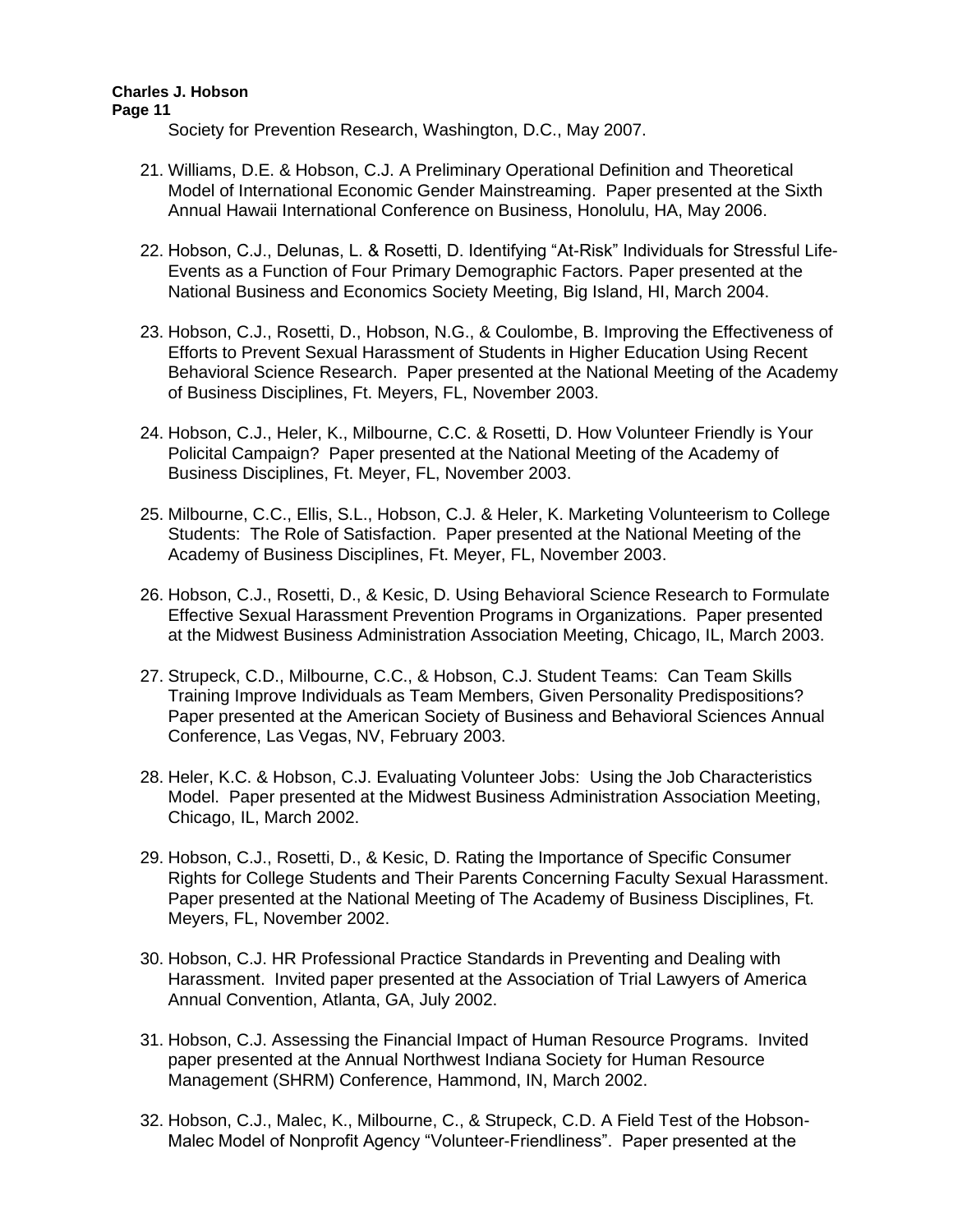#### **Page 12**

National Meeting of the Academy of Business Disciplines, Ft. Meyers, FL, November 2001.

- 33. Hobson, C.J. Employee Testing and Validation. Invited paper presented at the Annual Northwest Indiana Society for Human Resource Management (SHRM) Conference, Chesterton, IN, March 2001.
- 34. Hobson, C.J., Malec, K., Dillon, J., Kuehnemund, C., & Osterlund, A. Marketing the United Way. Paper presented at the Midwest Business Administration Association Meeting, Chicago, IL, March 2001.
- 35. Delunas, L. & Hobson, C.J. Gender Differences in Life-Event Stress: Results from a Large Scale Sample of the U.S. Population. Paper presented at the  $25<sup>th</sup>$  Annual Midwest Nursing Research Society Conference, Cleveland, OH, March 2001.
- 36. Strupeck, C.D., Hobson, C.J. & Seibert, L. (2000) Differences in Peer Rated Team Performance as a Function of Personality and Academic Major: Preliminary Findings. Paper presented at the American Academy of Accounting and Finance Annual Meeting in New Orleans, LA, December 2000.
- 37. Hobson, C.J. An Overview of Professional Practice Standards and Key References in Human Resource Management and Industrial/Organizational Psychology. Invited paper presented at the Association of Trial Lawyers of America National Seminar on Litigating Employment Law Cases, Las Vegas, NV, March 2000.
- 38. Hobson, C.J. Developing a Professionally Sound and Legally Defensible Interview. Invited paper presented at the Annual Northwest Indiana Society for Human Resource Management (SHRM) Conference, Chesterton, IN, March 2000.
- 39. Hobson, C.J. & Kesic, D. A Compelling Rationale for Redesigning Your Benefit Package--Results from a National Survey of Stressful Life-Events. Paper presented at the Midwest Business Administration Association Meeting, Chicago, IL, March 2000.
- 40. Malec, K.L., Hobson, C.J., & Guziewicz, J. A Field Application of the Hobson-Malec Model of Non-Profit Agency Volunteer-Friendliness. Paper presented at the Midwest Business Administration Association Meeting, Chicago, IL, March 2000.
- 41. Hobson, C.J. & Kesic, D. A Behavioral Framework for Skills Assessment and Development in Teamwork Training. Paper presented at the National Academy of Business Disciplines Conference, Ft. Meyers, FL, November 1999.
- 42. Hobson, C. J., Delunas, L & Kesic, D. A. New Stressful Life-Events Questionnaire for Use in Employee Training. Paper presented at the Applied Business Research National Conference, Denver, CO, August 1999.
- 43. Malec, K. L. & Hobson, C. J. Volunteering: Using the Job Characteristics Model to Evaluate Student Experiences as Volunteers. Paper presented at the national conference of the Association for Research on Nonprofit Organizations and Voluntary Action (ARNOVA), Seattle, WA, November 1998.
- 44. Hudson, N., Hobson, C.J., & Whitehead, K. Earning a National Well Workplace Award The Indiana University Northwest Experience. Paper presented at the Wellness 1997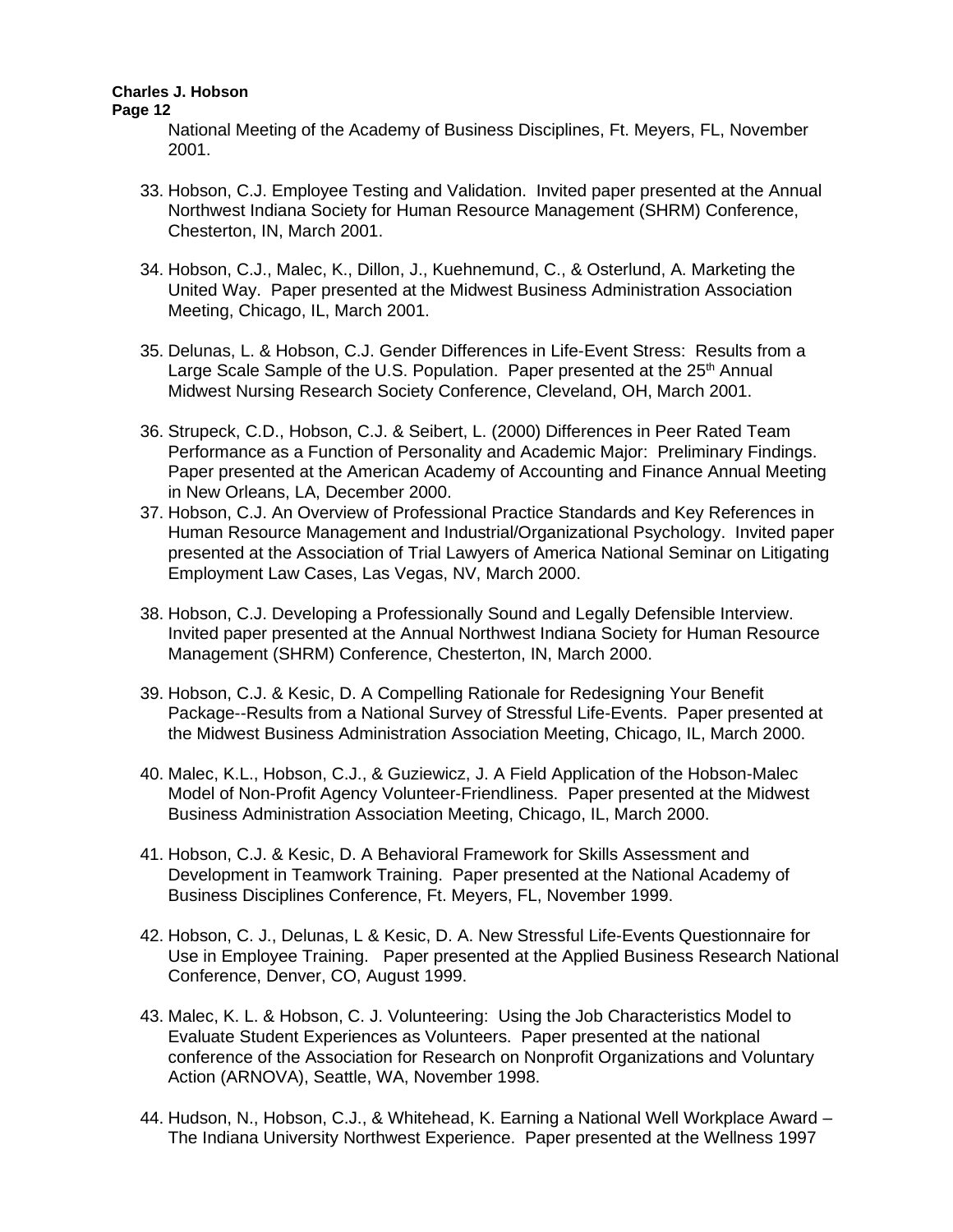Conference, Myrtle Beach, SC, March 1997.

- 45. Malec, K. & Hobson, C.J. Volunteer-Friendliness of Nonprofit Agencies: The Test of a Conceptual Model. Paper presented at the national conference of the Association for Research on Nonprofit Organizations and Voluntary Action (ARNOVA), New York, NY, November 1996.
- 46. Kini, R. & Hobson, C.J. Applicability of Human Motivational Concepts in the Success and Failure of Total Quality Initiatives. Paper presented at the International Association of Management Annual Conference, Toronto, Canada, August 1996.
- 47. Gallmeier, C. & Hobson, C.J. Service Learning Options in the Classroom. Paper presented at A National Gathering: Education and Service Learning, Indianapolis, IN, June 1996.
- 48. Hobson, C.J., Training on a Shoestring Budget. Paper presented at the Entrepreneurial Excellence Conference, Merrillville, IN, November 1995.
- 49. Hobson, C.J., Rominger, A., Malec, K., Hobson, C.L. & Evans, K. The Volunteer Friendliness of Nonprofit Organizations. Paper presented at the National Meeting of Campus Compact, Providence, RI, May 1995.
- 50. Hobson, C.J., Rominger, A., Malec, K., Hobson, C.L., & Evans, K. Volunteer Friendliness of Nonprofit Agencies: Definition, Conceptual Model, and Applications. Paper presented at the Third Annual Business Research Conference, Indiana University Northwest, November 1994.
- 51. Hobson, C.J., Gill, J.R., & Gill, B. The Key to SPC Program Success-Mobilizing your Human Resources. Invited paper presented at the International Conference of the Society of Manufacturing Engineers in Toronto, Canada, October 1988.
- 52. Blaney, D.R., Hobson, C.J., & Stepniewski, A.B. Further Development and Psychometric Evaluation of the Blaney/Hobson Scale to Measure Nursing Attitude Towards Cost Effectiveness. Paper presented at the Second Measurement of Clinical and Educational Nursing Outcomes Conference, March 1988.
- 53. Dworkin, J.B., Feldman, S.P., Brown, J.M., & Hobson, C.J. Workers' Preferences for Bargaining Outcomes: An Empirical Analysis. Paper presented at the Second Columbia University Conference on Behavioral Research in Industrial Relations, May 1987.
- 54. Blaney, D.R., & Hobson, C.J. Differences in Attitude Toward Cost Effectiveness Between Nursing Administrators, Head Nurses, and Staff Nurses. Poster presented at the 11th Annual Midwest Nursing Research Society Conference, April 1987.
- 55. Feldman, S.P., & Hobson, C.J. New Data in Labor Economics. Paper presented at the Midwest Business Administration Association Meeting, March 1987.
- 56. Hobson, C.J., Blaney, D.R., & McHenry, J. Improving the Cost Effectiveness of Nursing Practice in a Hospital Setting. Paper presented at the National Academy of Management Meeting, August 1986.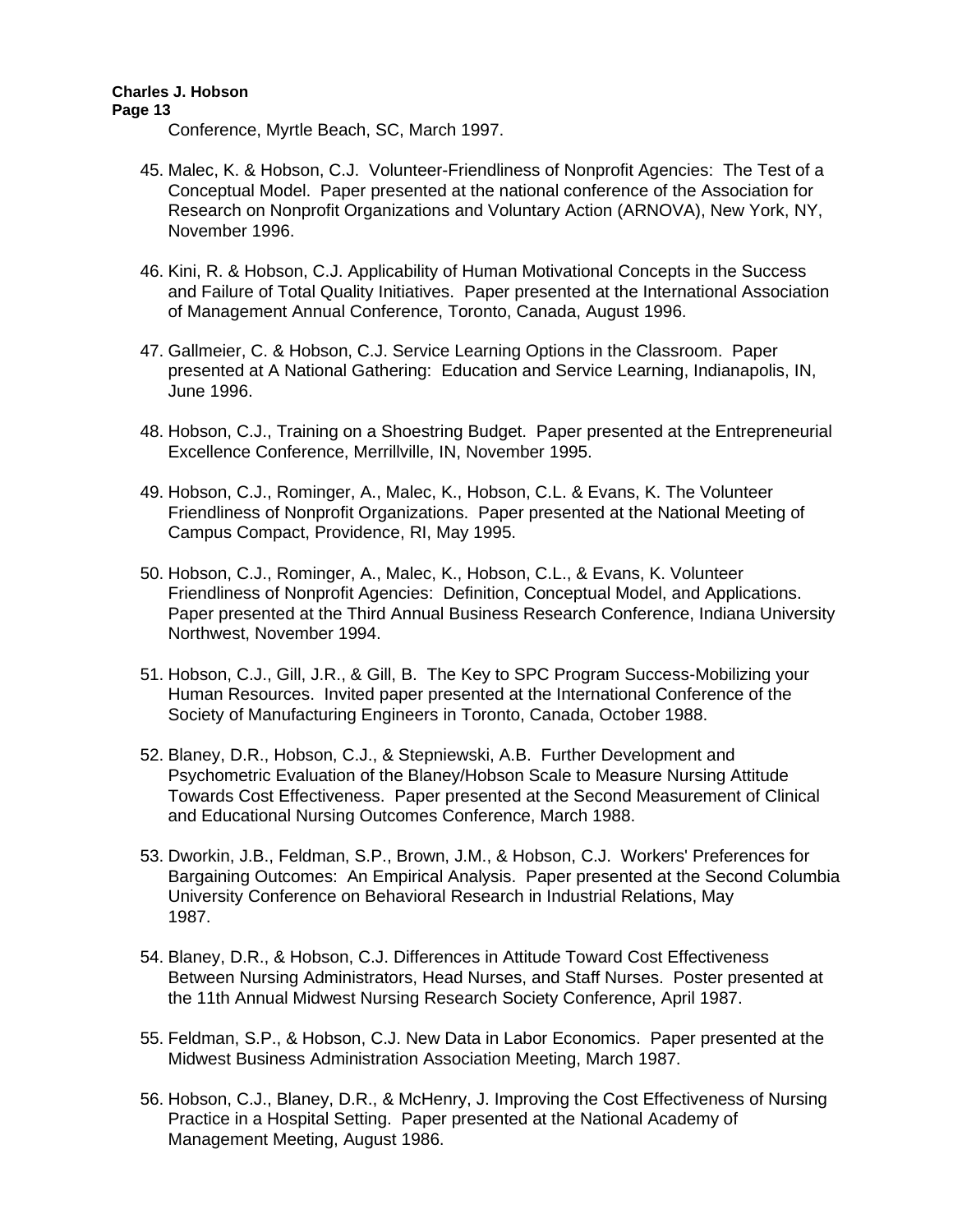- 57. Hobson, C.J., Newman, R.G, & Scodro, J. Evaluating Small Business Management Skills: An Assessment Center Approach. Paper presented at the Midwest Business Administration Association Meeting, March 1986.
- 58. Hobson, C.J, & McCue, B.J. The Case for Research Based Approaches to Management Training in Human Resources. Paper presented at the ReTrain America 85 Conference in Detroit, MI, June 1985.
- 59. Hobson, C.J. Dworkin, J.B. & Frieling, E. An Empirical Investigation of Potentially Important Psychological Causes of the Growing Labor Unrest in West Germany. Paper presented at the Midwest Business Administration Association Meeting, March 1985.
- 60. Hobson, C.J., Moran, R.F., Pelfrey, S.H., & Stevens, A.L. Circulation/Reserve Desk Personnel Effectiveness: A Means for Improvement. Paper presented at the Midwest Business Administration Association Meeting, March 1985.
- 61. Hobson, C.J. Codetermination Research. Invited address presented at the University of Kassel, West Germany, July 1984.
- 62. Hobson, C.J. Issues in Codetermination and the Small Business Sector. Invited address presented at the University of Augsburg, West Germany, July 1984.
- 63. Hobson, C.J. & Hricik, C.J. An Empirical Analysis of Perceptions of Performance Feedback in Organizations. Paper presented at the Midwest Business Administration Association Meeting, April 1984.
- 64. Hobson, C.J., Hobson, R.B., & Hobson, J.J. Why Managers Use Criticism Over Praise The Captious Complex: A Preliminary Look at Consequences, Causes and Cures. Paper presented at the Midwest Business Administration Association Meeting, April 1984.
- 65. Hobson, C.J. The Role of Work in Defining Our Self-Concept and Promoting Psychological Health. Invited address presented at the Sixth Annual Conference on Families - Families and Work, Indiana University Northwest, April 1983.
- 66. Hobson, C.J. & Gibson, F.W. Policy Capturing as an Approach to Understanding and Improving Performance Appraisal: A Review of the Literature. Paper presented at the Midwest Business Administration Association Meeting, March 1983.
- 67. Pelfrey, S. & Hobson, C.J. The Economics of Physical Fitness in the Business Organization. Paper presented at the Midwest Business Administration Association Meeting, March 1983.
- 68. Hoffman, J.J., Jr., & Hobson, C.J. Physical Fitness and Employee Effectiveness: Research Findings and Recommendations for Management. Paper presented at the Midwest Business Administration Association Meeting, March 1983.
- 69. Hobson, C.J. The Economic Outlook for Small Business in Northwest Indiana. Invited address presented at the Indiana Hispanic Chamber of Commerce Meeting, Gary, IN, November 1982.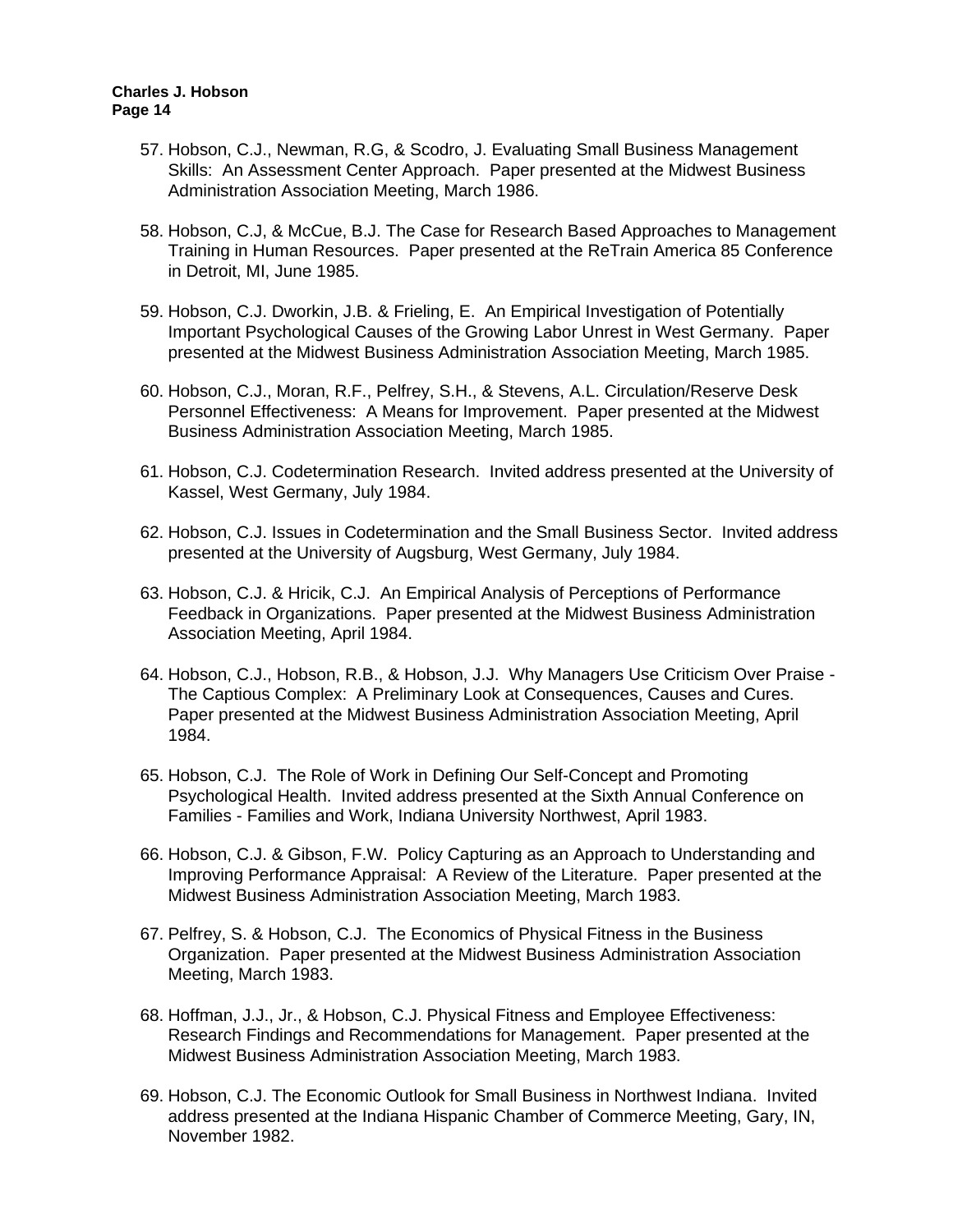- 70. Hobson, C.J. Forecasting Vocational-Technical Training Needs for Lake County, Indiana in the 1980's. Invited address at (1) Lake County Indiana CETA Conference on "Job Preparation in the 1980's, October, 1982 and (2) Lake County Indiana Private Industry Council Conference on "Identifying Employment Opportunities and Training Needs for the 1980's," October 1982.
- 71. Hobson, C.J. Determinants of the Frequency of Informal Supervisory Feedback to Subordinates. Paper presented at the Eastern Academy of Management Meeting, May 1982.
- 72. Hobson, C.J. Subordinate Feedback to Supervisors: A Neglected Yet Important Topic. Paper presented at the Midwest Business Administration Association Conference, March 1982.
- 73. Hobson, C.J. Factors Affecting the Frequency of Supervisory Feedback to Subordinates in a Simulated Work Setting. Paper presented at the Midwest Business Administration Association Meeting, March 1982.
- 74. Hobson, C.J. & Gibson, F.W. Capturing Supervisor Rating Policies: A Way to Improve Performance Appraisal Effectiveness. Paper presented at the 5th Annual Occupational Analyst's Conference, Randolph Air Force Base, TX, May 1981.
- 75. Hobson, C.J. & Gibson, F.W. Policy Capturing (POLYCAP): A New Approach to Performance Appraisal. Paper presented at the Midwest Business Administration Association Conference, April 1981.

# **Technical Reports, Training Handbooks, and Other Publications:**

- 1. Hobson, C.J. Volunteer-Friendly Assessment Report, Geminus Head Start, December 2010.
- 2. Devine, T.C. & Hobson, C.J. Head Start Volunteer-Friendly Assessment Report, Elkhart and St. Joseph Counties Head Start Consortium, November 2009.
- 3. Hobson, C.J. Child Outcomes Evaluation Report, Elkhart and St. Joseph Counties Head Start Consortium, August 2009.
- 4. Hobson, C.J. Head Start Community Needs Assessment, Elkhart and St. Joseph Counties Head Start Consortium, July 2009.
- 5. Hobson, C.J. Early Head Start Community Needs Assessment, Elkhart and St. Joseph Counties Head Start Consortium, June 2009.
- 6. Kauffman, S., McCarthy, H., Murff, S., Caffrey, A., & Hobson, C.J., LEAD Initiative Evaluation Report, Cohort Two, Year One, Enhancement Phase, September 2006.
- 7. Hobson, C.J., Geminus Head Start XXI, 2004-2005 Program, Final Evaluation Report, December 2005.
- 8. Caffrey, A., Bachman, J., Hobson, C.J., Kauffman, S., & McCarthy, H. L.E.A.D. Initiative Evaluation Report, June 30, 2005.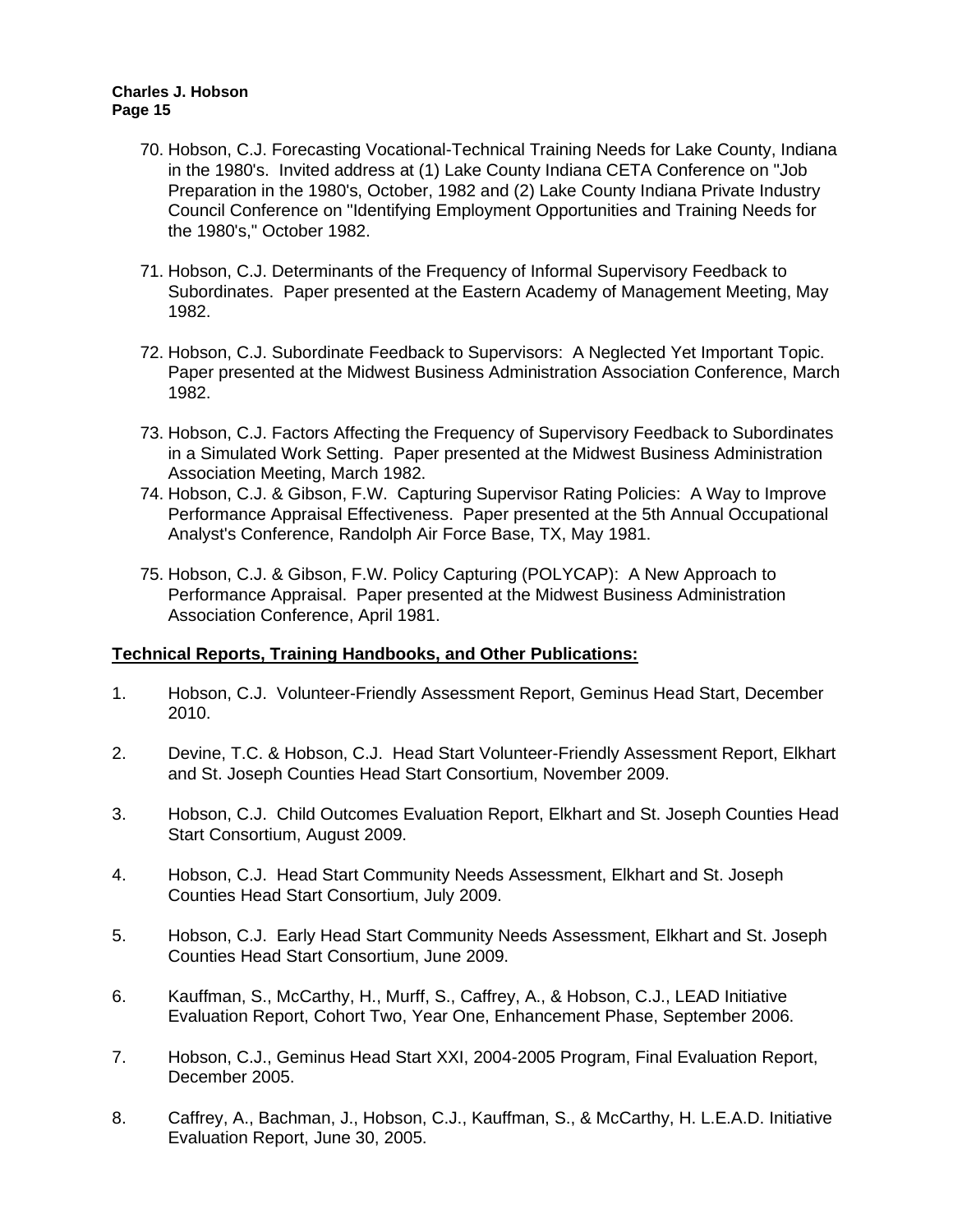- 9. Hobson, C.J., Miga, G.P., Kesic, D., Rosetti, D., & Rominger, A. (2002) Developing Leaders for Today and the Future, **IUN Business Briefs, Vol. I, Issue II, 1-8.**
- 10. Hobson, C.J. Final Report on Survey of Scout Members, Parents, and Leaders Project, Calumet Council of the Boy Scouts of America, 1999.
- 11. Hobson, C.J. & Kennelly, L.R. Understanding and Preventing Academic Sexual Harassment at Indiana University Northwest – A Guidebook for Students, Training Handbook for University Students, 1998.
- 12. Hobson, C.J., Diversity Training Program Evaluation Final Report, Indiana University Northwest, Spring 1998.
- 13. Hobson, C.J. Understanding and Preventing Academic Sexual Harassment at Indiana University Northwest, Training Handbook for University Faculty, Academic Staff, and Administrators, 1997.
- 14. Hobson, C.J. Understanding and Preventing Workplace Sexual Harassment at Indiana University Northwest, Training Handbook for all University Employees and Supervisors, 1997.
- 15. Hobson, C.J., Barlas, A., DuVall, D.L., Saper, R.A., Gallagher, C., Karp, D., & Scott, R. (1997) Lake Area United Way 1996-1997 Donor Choice Study, Report #1997-1., 1997.
- 16. Hobson, C.J., Young, F., Lafata-Johnson, P., and Milich, M. Customer Service Quality at Indiana University Northwest – Final Report, Spring 1995.
- 17. Hobson, C.J., Hentz, M., Bulger, A., Evans, K., Stafford, K., Schoon, D., and Tippy, F. Assessing the "Volunteer Friendliness" of Lake Area United Way Agencies, Report #1994-3, 1994.
- 18. Hobson, C.J., Smith E.L., & MacConnell, R. Lake Area United Way 1993 Donor Satisfaction and Donor Choice Study, Report #1994-2, 1994.
- 19. Hobson, C.J., Stafford, K., & Evans, K. Survey of Lake Area United Way Leadership Givers, Report #1994-1, 1994.
- 20. Hobson, C.L. & Hobson, C.J. The "Family Friendliness" of Organizations in Northwest Indiana, April 1992.
- 21. Hobson, C.J., Gill, J.R., & Gill, B. The Key to SPC Program Success-Mobilizing Your Human Resources. Technical Report No. MS-506, Society of Manufacturing Engineers, Dearborn, Michigan, October 1988.
- 22. Hobson, C.J. A Guide to Formulating Export Control Implementation and the Transfer of Strategic Technology to the Federal Republic of Germany. Prepared for the National Defense University, Washington, D.C., Summer 1985.
- 23. Hobson, C.J. Factors Affecting the Frequency of Feedback from Supervisors: A Laboratory Investigation. Technical Report No. 81-2, Department of Psychological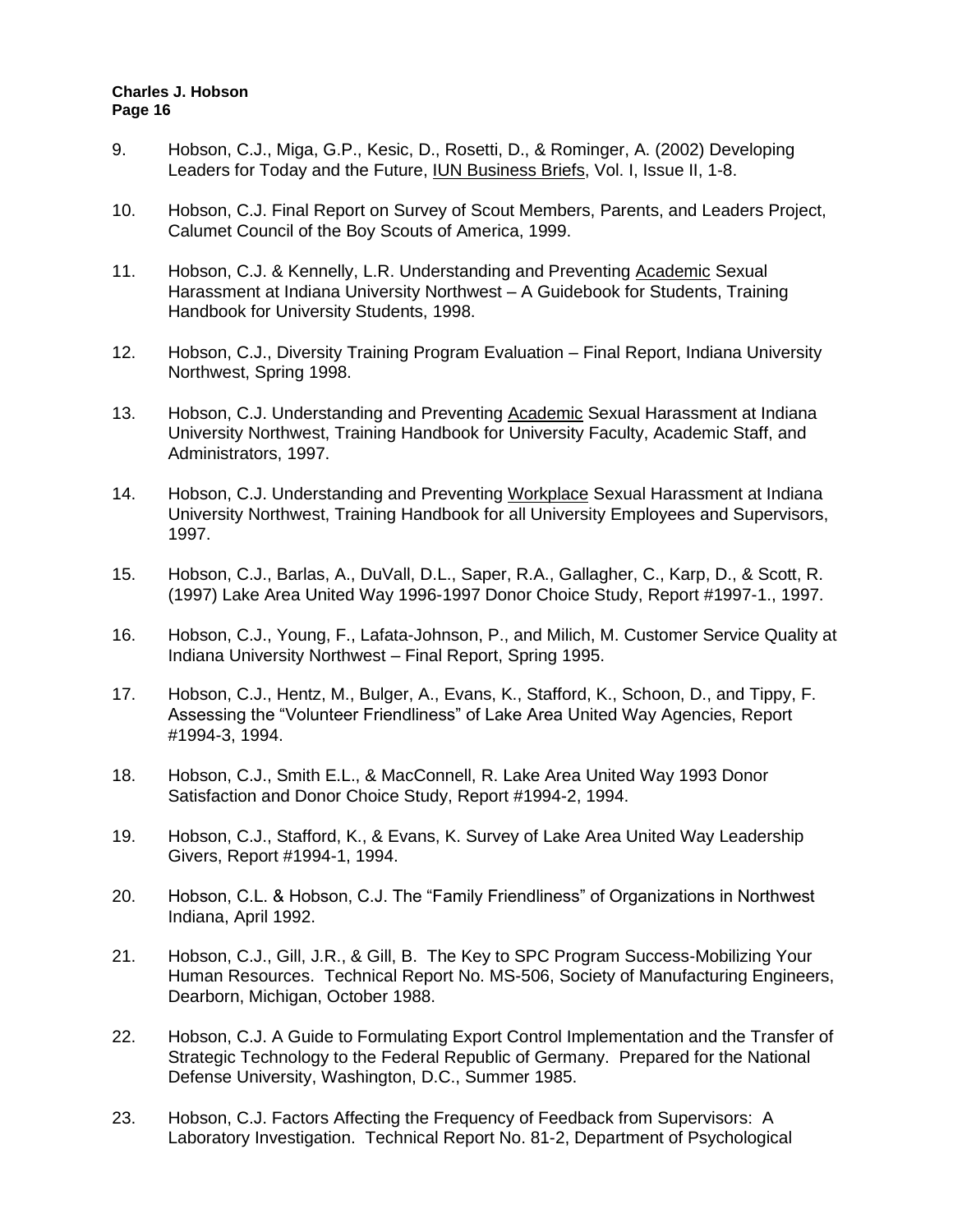Sciences, Purdue University, West Lafayette, Indiana, May 1981.

- 24. Ilgen, D.R., Dugoni, B.L., & Hobson, C.J. The Impact of Source Credibility and Feedback Sign on Work Performance and Perceptions of Feedback. Technical Report No. 8-4, Department of Psychological Sciences, Purdue University, West Lafayette, IN, October 1980.
- 25. Hobson, C.J., Mendel, R.M., & Gibson, F.W. Clarifying Performance Appraisal Criteria. Technical Report No. 80-3, Department of Psychological Sciences, Purdue University, West Lafayette, IN, October 1980.
- 26. Ilgen, D.R., Hobson, C.J., & Dugoni, B.L. Performance Feedback: The Development of a Measure. Technical Report No. 8-2, Department of Psychological Sciences, Purdue University, West Lafayette, IN, September 1980.

# **RESEARCH IN PROGRESS AND CURRENT RESEARCH INTERESTS**

Stressful Life-Events and Health Outcomes Sexual Harassment Prevention in the Workplace and Education Evaluating the "Volunteer Friendliness" of Nonprofit Organizations Evaluating the Impact of Teamwork Training Using Assessment Centers with Entrepreneurs

# **COURSES TAUGHT**

| Teamwork and Team Leadership<br>Leadership  | Graduate & Undergraduate<br>Graduate |
|---------------------------------------------|--------------------------------------|
| <b>Advanced Organizational Behavior</b>     | Graduate                             |
| Organizational Behavior and Leadership      | Graduate & Undergraduate             |
| Human Resource Management                   | Graduate & Undergraduate             |
| <b>Personnel Research and Measurement</b>   | Graduate & Undergraduate             |
| Entrepreneurship                            | Undergraduate                        |
| Introduction to Business Administration     | Undergraduate                        |
| SwingShift Classes in Industrial /          | Undergraduate                        |
| Organizational Psychology and               |                                      |
| <b>Entrepreneurship for Union</b>           |                                      |
| <b>Workers on Rotating Shifts</b>           |                                      |
| Personnel Psychology                        | Graduate                             |
| <b>Psychological Tests and Measurements</b> | Graduate & Undergraduate             |
| <b>Experimental Psychology</b>              | Undergraduate                        |

# **CONSULTING AND TRAINING WITH THE FOLLOWING ORGANIZATIONS:**

Head Start Program, Bowling Green, Kentucky Institute for Organizational Behavior Research, Houston, Texas National Association of College and University Food Services, Valparaiso, Indiana Purdue Staff Training Council, West Lafayette, Indiana St. Catherine Hospital, East Chicago, Indiana Library, Indiana University Northwest, Gary, Indiana Small Business Administration, Gary, Indiana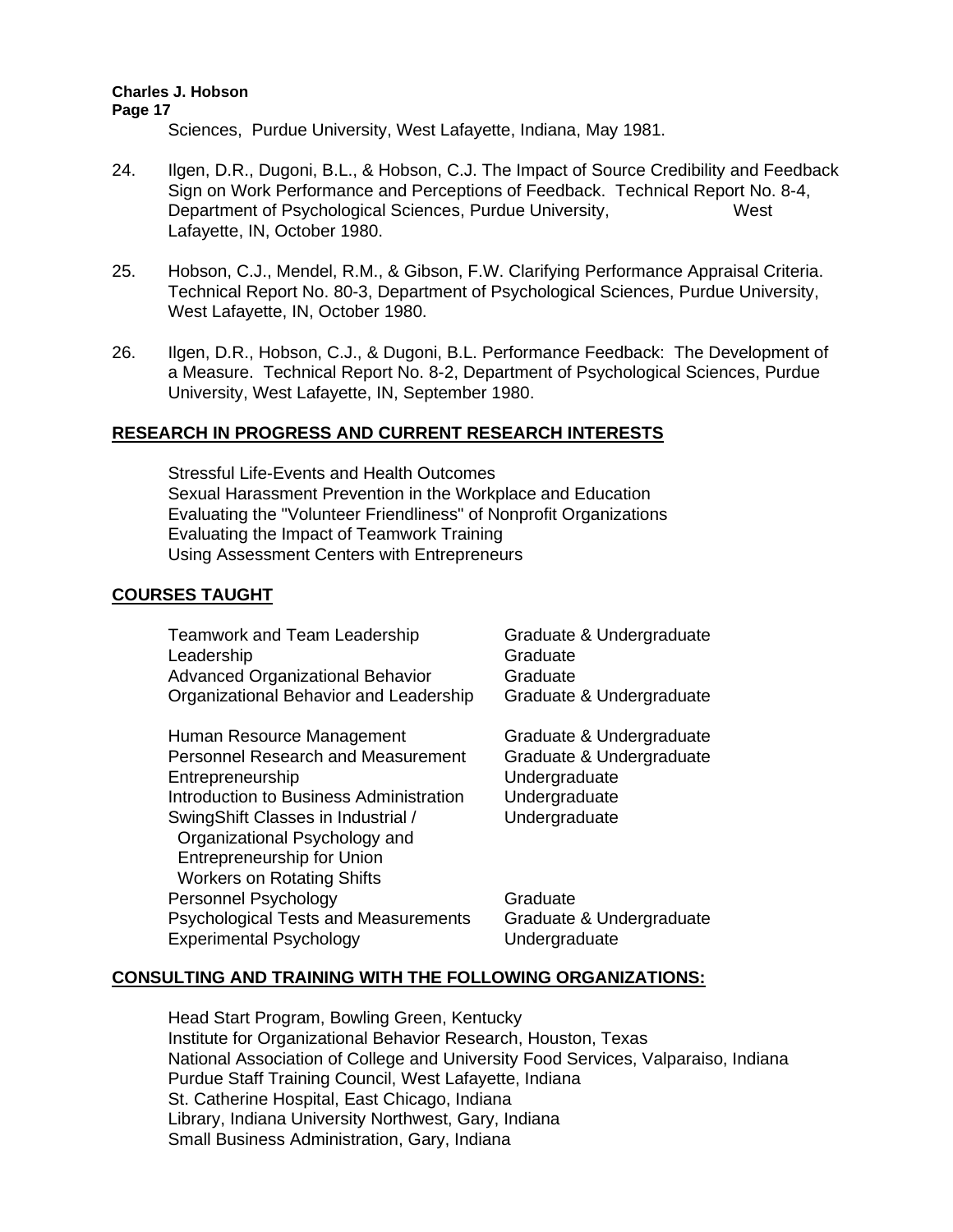#### **Page 18**

Hispanic Chamber of Commerce, East Chicago, Indiana People's Federal Savings and Loan, Hammond, Indiana Indiana National Guard, Valparaiso, Indiana Jewish Federation, Inc., Munster, Indiana Lake County Job Training Corporation, Gary, Indiana Midwest Steel Corporation, Portage, Indiana Bethlehem Steel Corporation, Burns Harbor, Indiana Methodist Hospitals, Gary, Indiana Southlake Mall, Merrillville, Indiana Visiting Nurses Association of Northwest Indiana, Merrillville, Indiana St. Anthony's Hospital, Crown Point, Indiana Gary Post-Tribune, Gary, Indiana Service Corp of Retired Executives, Gary, Indiana U.S. Steel Corp., Gary, Indiana Strack and Van Til/Ultra/Cub Food Stores, Schererville, Indiana Northwest Indiana Council of Hospital Nursing Service Administrators, Dyer, Indiana Akron City Hospital, Akron, Ohio Area Welding, Hammond, Indiana Kankakee Valley Job Training Corporation, LaPorte, Indiana American Journal of Nursing, Inc. New York, New York Omni 41, Schererville, Indiana Our Lady of Mercy Hospital, Dyer, Indiana South Bend Memorial Hospital, South Bend, Indiana Northern Indiana Public Service Company, Hammond, Indiana Kentucky Fried Chicken, Dyer, Indiana Lake County Public Library, Merrillville, Indiana Metro Metals, Portage, Indiana Wise Way Food Stores, Merrillville, Indiana Cavalier Ink, Richmond, Virginia Lake Central School Corporation, St. John, Indiana Millprint, Inc., Milwaukee, Wisconsin Great Lakes Productivity Institute, Merrillville, Indiana US Army Reserves, Harvey, Illinois Amoco Oil Company, Chicago, Illinois Bendix Corporation, South Bend, Indiana Enamel Products, Portage, Indiana Kay Bee Toy Stores, Merrillville, Indiana Artistic Cleaners, Lake Station, Indiana Society for Human Resource Management, Michiana Chapter, South Bend, Indiana Air Products, Naperville, Illinois BP America, Cleveland, Ohio Wellness Council of Northwest Indiana, Merrillville, Indiana Teachers Credit Union, South Bend, Indiana South Bend Waterworks, South Bend, Indiana Gainer Bank, Merrillville, Indiana Inland Steel, East Chicago, Indiana Amoco Chemical Company, Chicago, Illinois Manville Corporation, Elkhart, Indiana Flint Area School Employees Credit Union, Flint, Michigan Lehigh Cement, Gary, Indiana Whirlpool Corporation, St. Joseph, Michigan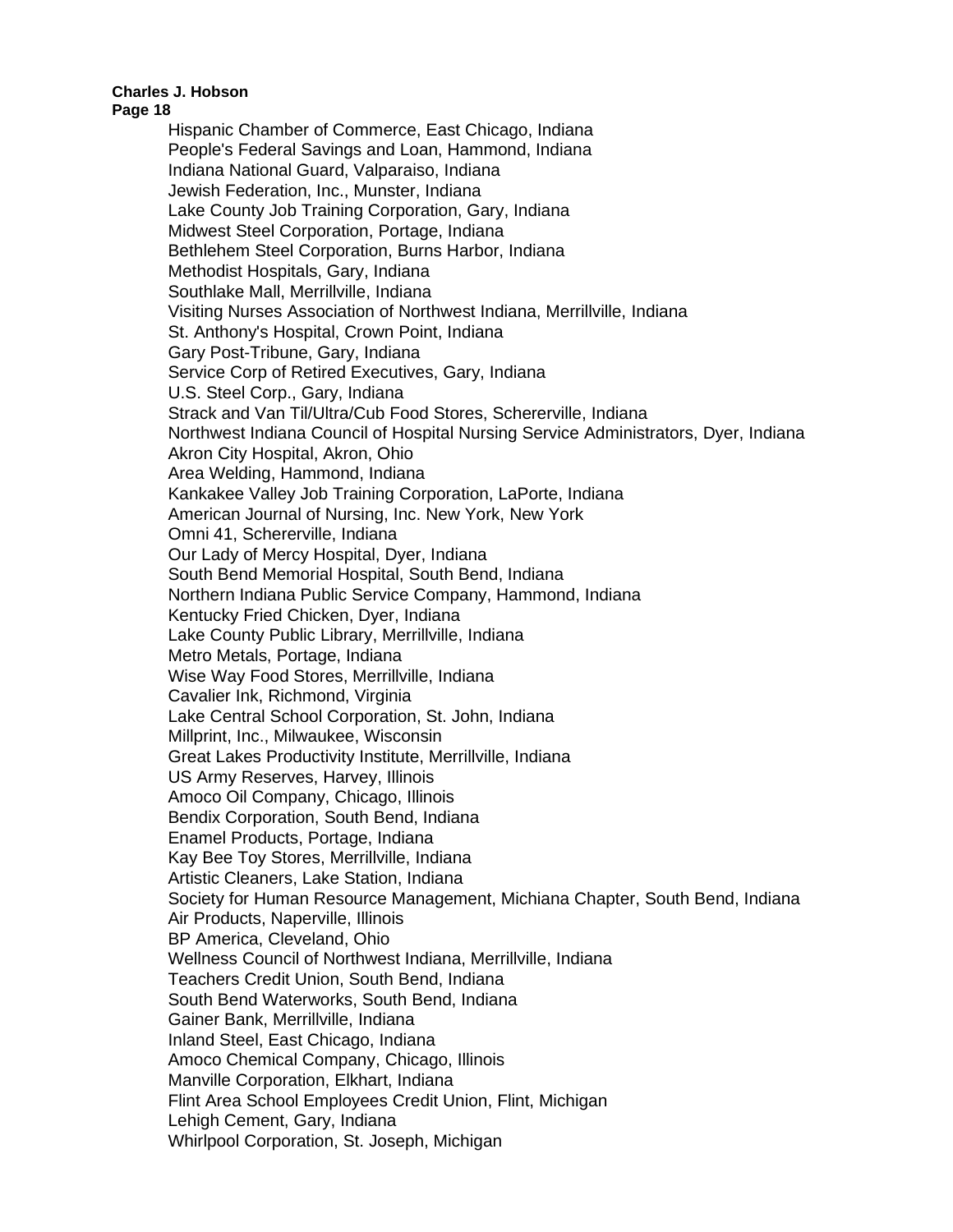#### **Page 19**

North American Van Lines, Fort Wayne, Indiana US Post Office, Gary, Indiana I/N Tek, New Carlisle, Indiana Centier Bank, Merrillville, Indiana Gary Sanitary District, Gary, Indiana Hammond Clinic, Hammond, Indiana Wellness Councils of America, Omaha, Nebraska Centers for Health Excellence, Schererville, Indiana MPI, Indiana Fineblanking, Knox, Indiana Lakeshore Employment and Training Partnership, Inc., Gary, Indiana Lever Brothers, Hammond, Indiana Northwest Indiana Forum, Portage, Indiana Imperial Wallcoverings, Hammond, Indiana Kitchen Aid, St. Joseph, Michigan Association of Black Law Enforcement Officers, Chicago, Illinois M.A. Dilts & Associates, Merrillville, Indiana Merrillville Chamber of Commerce, Merrillville, Indiana Indiana Federal Bank, Valparaiso, Indiana First National Bank, Valparaiso, Indiana Valparaiso Chamber of Commerce, Valparaiso, Indiana Safety Kleen, Chicago, Illinois Chesebrough Ponds, Chicago, Illinois Canonie, Inc., Porter, Indiana Purdue North Central, Westville, Indiana WYIN, Channel 56, Public Service Television, Merrillville, Indiana Goshen Hospital, Goshen, Indiana St. Anthony Home, Crown Point, Indiana Weldun International, Bridgeman, Michigan U.S. Gypsum, East Chicago, Indiana Lake Area United Way, Griffith, Indiana Northwest Indiana Healthcare Alliance, Portage, Indiana First Citizens Bank, Michigan City, Indiana Schererville Chamber of Commerce, Schererville, Indiana Whiteco Metrocom, Merrillville, Indiana Leadership Northwest Indiana, Portage, Indiana City of Hobart, Hobart, Indiana Highland School Corporation, Highland, Indiana Building and Construction Resource Center, Inc., Hammond, Indiana Deaf Services, Merrillville, Indiana Labor Management Resource Association, Dyer, Indiana Goodrich Quality Theaters, Kentwood, Michigan The Summit Group, South Bend, Indiana Red Cross, Merrillville, Indiana Powdertech Corp., Valparaiso, Indiana Northwest Indiana Education Foundation, Michigan City, Indiana The Times, Munster, Indiana Rhone-Poulenc, Chicago Heights, Illinois Lear Seating Corporation, Hammond, Indiana Selmer, Elkhart, Indiana Southwestern Chapter of Michigan Credit Unions, Benton Harbor, Michigan Indiana Trucking and Warehouse, Hammond, Indiana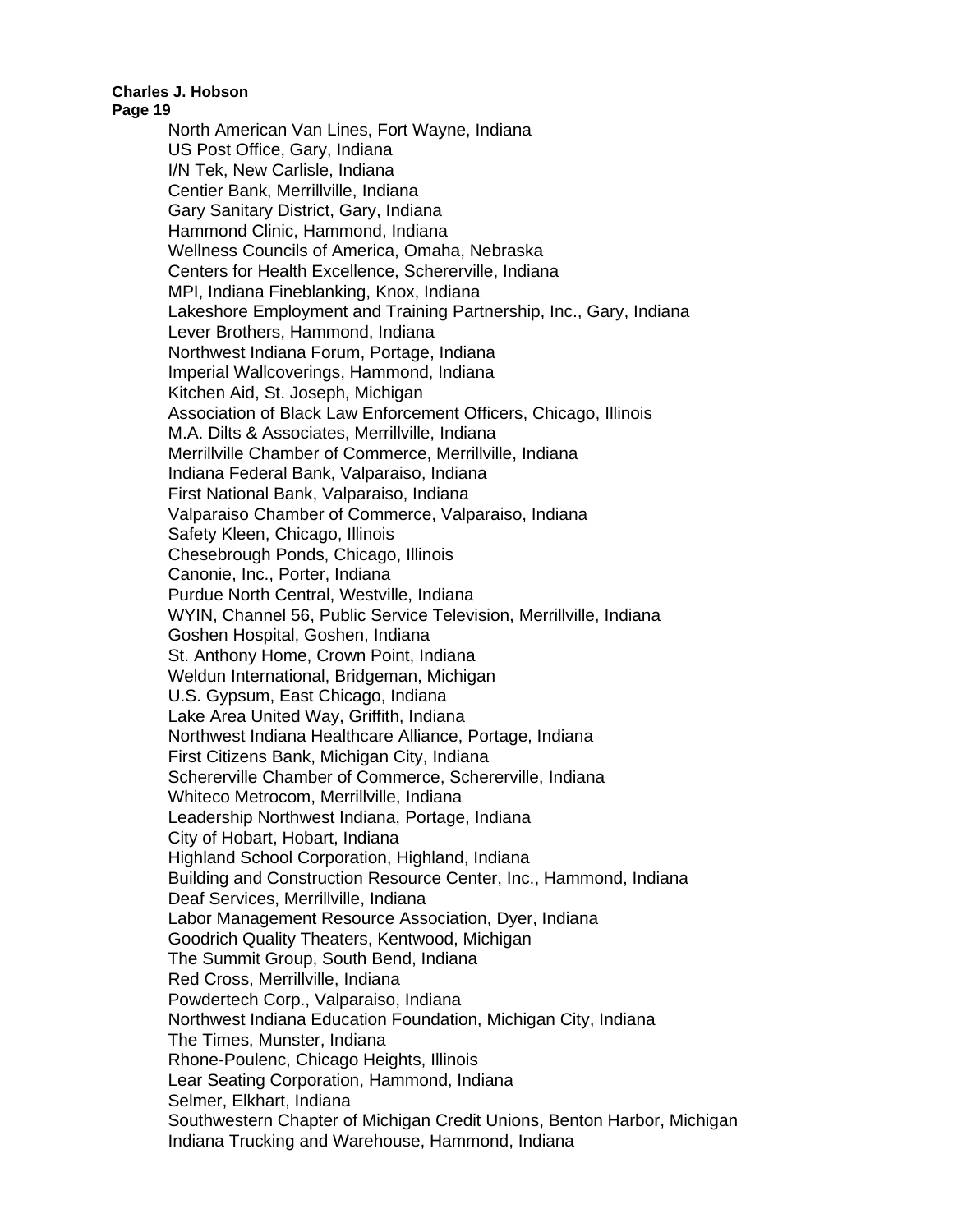#### **Page 20**

Calumet Construction, Hammond, Indiana Indianapolis Association of Independent Auditors, Indianapolis, Indiana National Association of Purchasing Management-Northwest Indiana, Inc., Merrillville, Indiana Majestic Star Casino, Gary, Indiana Great Lakes Warehouse Corp., Hammond, Indiana Indiana Library Federation, Indianapolis, Indiana Porter-Starke Counseling Centers, Valparaiso, Indiana WELDCO, Inc., Griffith, Indiana Lake County Council, Crown Point, Indiana Heat Wagon, Valparaiso, Indiana Barney Enterprises Management Services, Inc., Merrillville, Indiana Olive, Indianapolis, Indiana Tx: Team PostCare, Indianapolis, Indiana Beta Steel, Portage, Indiana BP Amoco, Chicago, Illinois Association of Trial Lawyers of America (ATLA), Washington, D.C. Trump Casino, Gary, Indiana Calumet Council of the Boy Scouts of America, Munster, Indiana Duneland School Corporation, Chesterton, Indiana Society for Human Resource Management, Northwest Indiana Chapter, Merrillville, Indiana National Federation of Independent Businesses (NFIB), Indianapolis, Indiana Maternal Support Services/Infant Support Services Program, South Haven, Michigan Mothers Who Care, Gary, Indiana Bank Calumet, Hammond, Indiana Empowerment Zone, Gary/Hammond/East Chicago, Indiana Geminus Corporation, L.E.A.D. Initiative, Merrillville, Indiana City of East Chicago, East Chicago, Indiana Social Security Administration, Merrillville, Indiana City of LaPorte, LaPorte, Indiana City of Crown Point, Crown Point, Indiana Attorney General, State of Washington, Seattle, Washington Geminus Corporation, Head Start XXI, Merrillville, Indiana Great Lakes Works, U. S. Steel, Detroit, Michigan Indiana Botanic Garden, Hobart, Indiana AM General, South Bend, Indiana Southlake Mental Health Center, Merrillville, Indiana Tri-City Mental Health Center, East Chicago, Indiana Edgewater Systems for Balanced Living, Gary, Indiana B & B Molders, South Bend, Indiana CTI Field Services, Whiting, Indiana St. Joseph County/Elkhart County Head Start, South Bend, Indiana Mittal Steel USA, East Chicago, Indiana U.S. Steel – Fairfield Works, Birmingham, Alabama Cass County Council on Aging, Cass County, Indiana South Bend School Corporation, South Bend, Indiana Utilimaster, Elkhart, Indiana Krieg-Devault Attorneys at Law, Schererville, Indiana Pokagon Band of Potawatomi Indians, Dowagiac, Michigan Auburn Hills Chamber of Commerce, Auburn Hills, Michigan